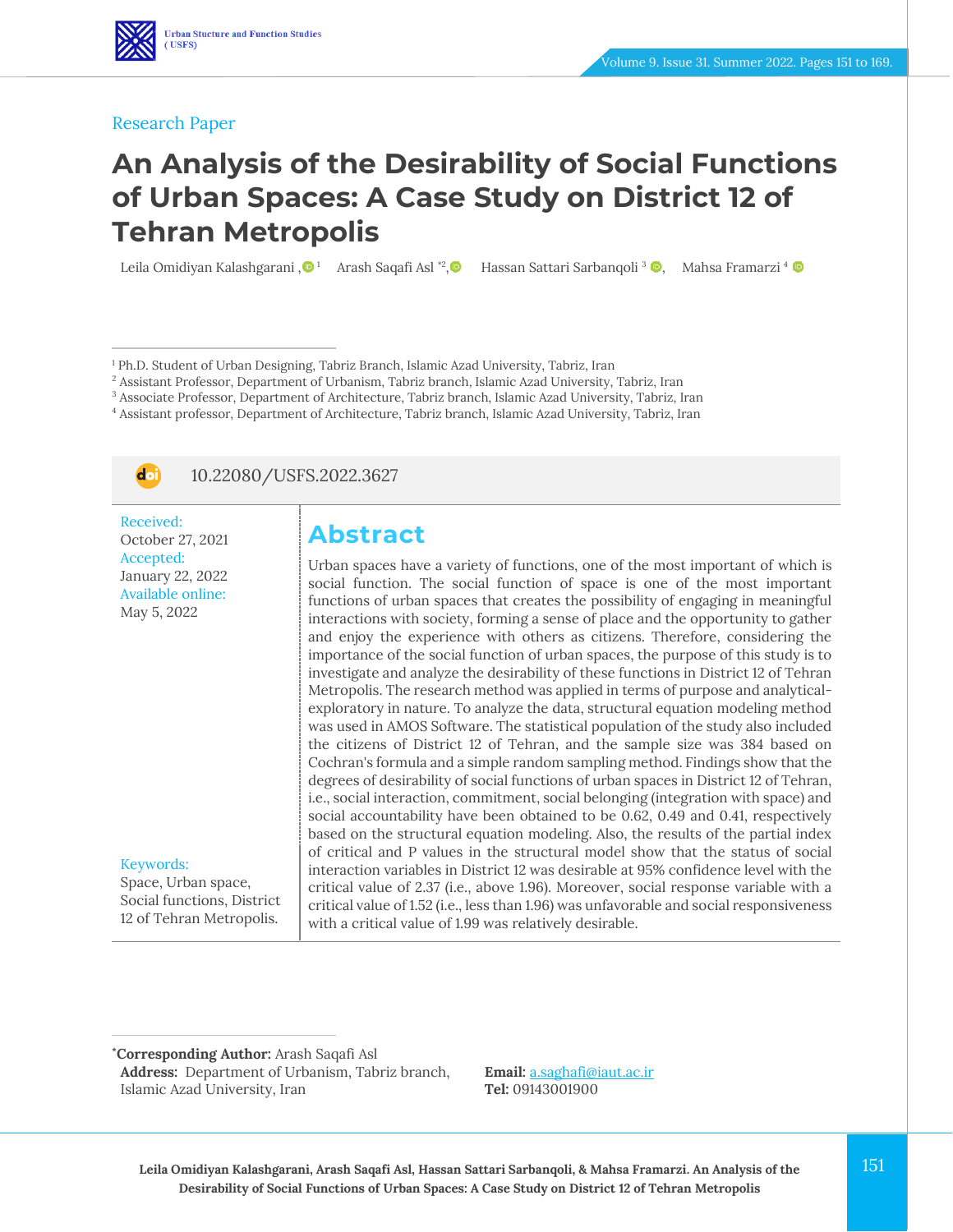# **Extended Abstract**

## **1. Introduction**

Urban spaces have a variety of functions, one of the most important of which is social function. The social function of space is one of the most important functions of urban spaces that creates the possibility of engaging in meaningful interactions with society, forming a sense of place and the opportunity to gather and enjoy the experience with others as citizens. Therefore, considering the importance of the social function of urban spaces, the purpose of this study is to investigate and analyze the desirability of these functions in District 12 of Tehran Metropolis. This region is the primary nucleus of the metropolis of Tehran, dates back to the Safavid period, and Tehran Bazaar is the strongest economic and business territory of the country and has a political, social and religious atmosphere with a floating population of more than 1.5 million people in the district.

### **2. Research Methodology**

Considering that the present study seeks to identify the desirability of social functions of urban spaces in District 12 of Tehran Metropolis. Therefore, the research method is applied in terms of purpose and analytical-exploratory in nature. For this purpose, first, through documentary studies, indicators related to the social functions of urban spaces have been extracted and then, by asking the citizens of District 12, their desirability has been measured. Therefore, the statistical population of the study included the citizens of District 12 of Tehran, and the sample size was calculated 384 based on the Cochran's formula and a simple random sampling method. Also, to analyze

the data, structural equation modeling method has been used in AMOS Software.

# **3. Research Findings**

Findings show that the degrees of desirability of social functions of urban spaces in District 12 of Tehran, i.e., social interaction, commitment, social belonging (integration with space) and social accountability have been obtained to be 0.62, 0.49 and 0.41, respectively based on the structural equation modeling.. Also, among the sub-variables, the most desirable ones are related to the variables that facilitate social activities (experience of seeing and being seen among citizens), promotion of personal and social relations (visual, verbal and visual) and awareness of norms, values and cultures (manifestation of cultural values in Body space) with values of 0.77, 0.71 and 0.65, respectively. The lowest desirability is also related to the variables of feeling of peace of mind, increasing the sense of responsibility in citizens and universality and universality with values of 0.22, 0.25 and 0.28 respectively. Moreover, the results of the partial index of critical and P values in the structural model show that the status of social interaction variables in District 12 is desirable at 95% confidence level with the critical value of 2.37 (i.e., above 1.96). Moreover, social response variable with a critical value of 1.52 (i.e., less than 1.96) is unfavorable and social responsiveness with a critical value of 1.99 is relatively desirable..

### **4. Conclusion**

Urban spaces are the producers of society and society is the producer of urban spaces. In the meantime, if spatial disorganization prevails in the production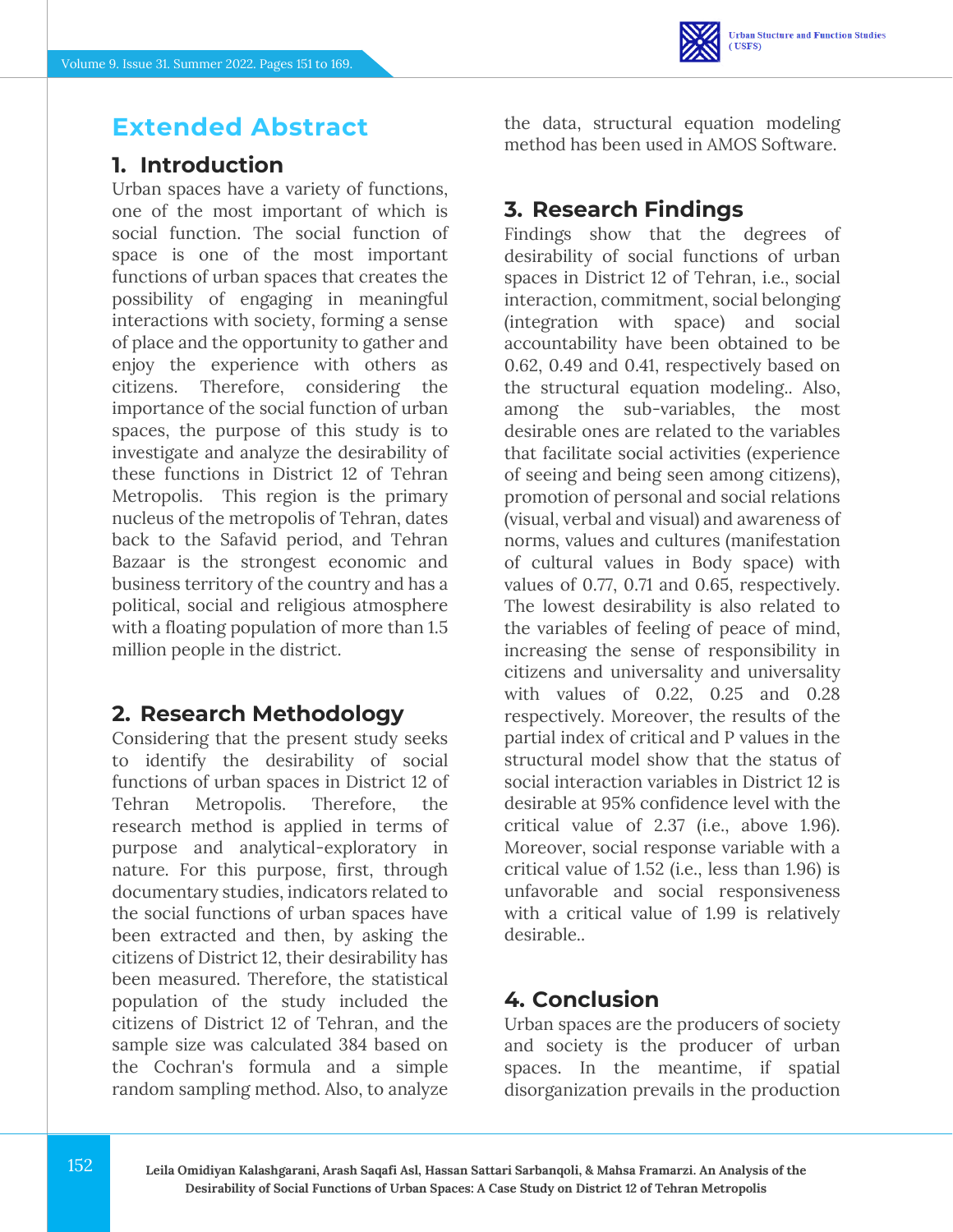

of an urban space and social disorder is produced from it, the divergence of spatial and social proximity will be formed and the quality and desirability of life of those urban spaces will be lost in the dialectical entanglement of the two. In this situation, the residents feel that their lives are undesirable. Therefore, it can be said that what is most important in the presence and social interaction of people in urban spaces is to create and strengthen the function of these spaces, which can create opportunities for participation, empowerment, participation, social networks, social norms, social trust, social security, belonging social and social commitment and promoting a sense of belonging to the place. Therefore, the most important function of urban spaces according to the nature of human communities is social function. Given the importance of the social function of urban spaces, the purpose of this study is to investigate and analyze the desirability of these functions in District 12 of Tehran Metropolis. The results of the studies show that from the perspective of establishing social interactions such as the quality of personal and social communication and facilitating social activities, the spaces of this region are in a favorable condition. In terms of social accountability such as universality, diversity in activities and creating a sense of peace of mind in urban spaces, this district is in an unfavorable situation and also in terms of creating commitment and social belonging such as strengthening the sense of place, promoting place identity and promoting citizens' sense of responsibility, it is in a state of relative desirability.

#### **Funding**

There is no funding support.

#### **Authors' Contribution**

Authors contributed equally to the conceptualization and writing of the article. All of the authors approved the content of the manuscript and agreed on all aspects of the work

#### **Conflict of Interest**

Authors declared no conflict of interest.

#### **Acknowledgments**

We are grateful to all the scientific consultants of this paper.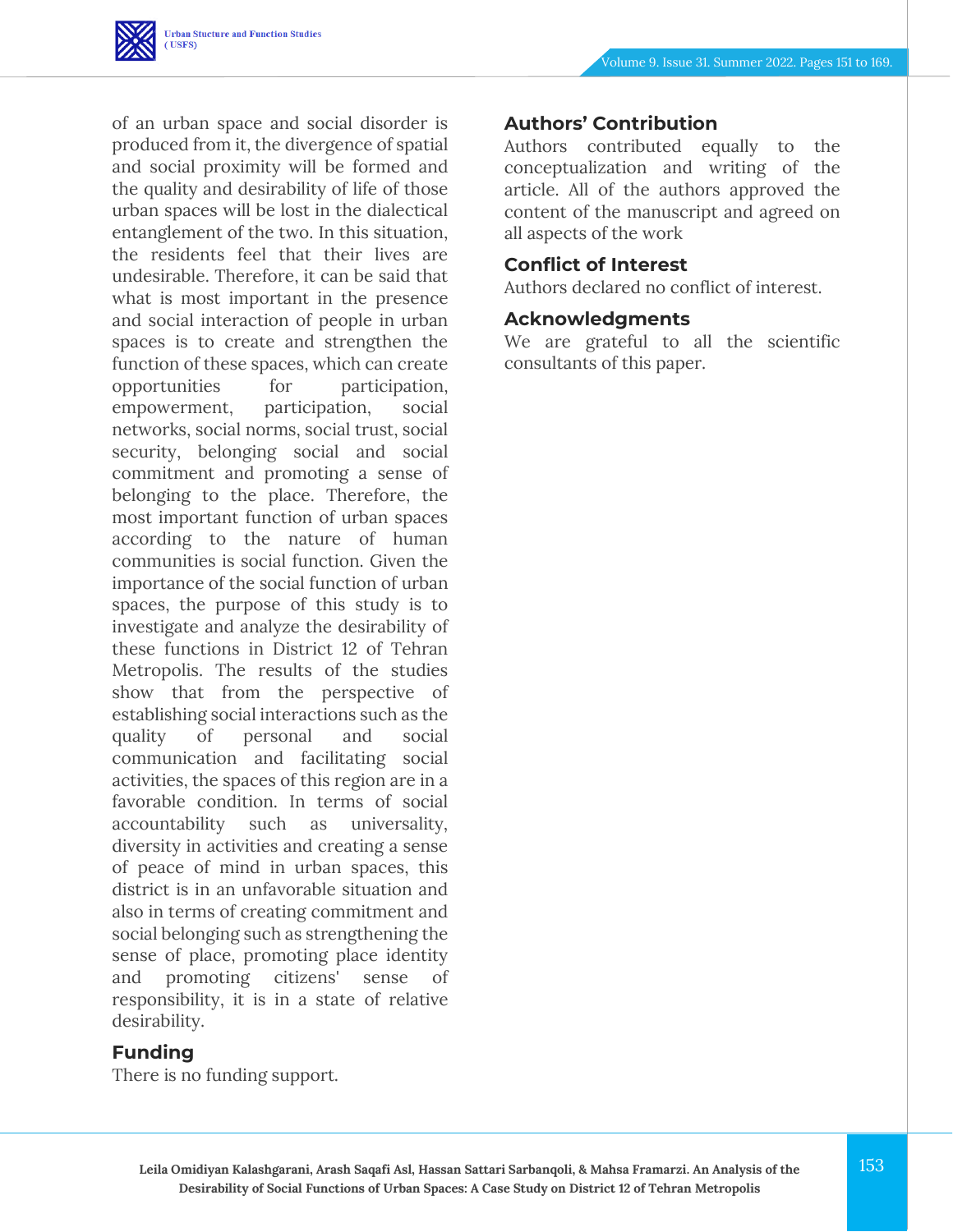#### علمی پژوهشی

# **بررسی و تحلیل میزان مطلوبیت کارکردهای اجتماعی فضاهای شهری )مطالعه موردی: منطقه 12 کالنشهر تهران (**  لیلا امیدیان کلاشگرانی اسپ [،](https://www.orcid.org/0000-0001-7556-3199) آرش ثقفی اصل ۲\* مال می ستاری ساربانقلی ۳ مال مهسا فرامرزی ۴

<sup>۱</sup> دانشجوی دکتری طراحی شهری، واحد تبریز، دانشگاه آزاد اسلامی، تبریز، ایران

استادیار گروه شهرسازی، واحد تبریز، دانشگاه آزاد اسالمی، تبریز، ایران <sup>2</sup>

دانشیار گروه معماری، واحد تبریز، دانشگاه آزاد اسلامی، تبریز، ایران "

4 استادیار گروه معماری، واحد تبریز، دانشگاه آزاد اسالمی، تبریز، ایران

10.22080/USFS.2022.3627

doi

تاریخ دریافت: 5 آبان 1400 تاریخ پذیرش : 2 بهمن 1400 تاریخ انتشار: 15 تیر 1401

کلیدواژه ها:

تهران.

فضا، فضای شهری، کارکردهای اجتماعی، منطقه 12 کالنشهر

اسالمی، تبریز، ایران..

**چکیده**

فضاهای شهری دارای عملکردها و کارکردهای متنوعی میباشند که در این بین یکی از مهمترین آنها کارکرد اجتماعی است. کارکرد اجتماعی فضا از مهمترین کارکردهای فضاهای شهری محسوب میگردد که امکان درگیری در تعامالت معنادار با اجتماع، شکلگیری حس مکان و فرصت جمع شدن و لذت تجربه با دیگران را در شهروندان ایجاد مینماید. بنابراین، با توجه به اهمیت کارکرد اجتماعی فضاهای شهری، هدف از تحقیق حاضر بررسی و تحلیل مطلوبیت این کارکردها در منطقه 12 کالنشهر تهران میباشد. از اینرو، روش تحقیق از نظر هدف کاربردی و از نظر ماهیت تحلیلی- اکتشافی بوده که به منظور تجزیه و تحلیل دادهها و اطالعات از روش مدلسازی معادالت ساختاری در نرمافزار AMOS استفاده شده است. جامعهی آماری تحقیق نیز شامل شهروندان منطقه 12 تهران بوده که حجم نمونه بر مبنای فرمول کوکران 384 نفر محاسبه شده است که نحوهی دسترسی به آنها بر اساس روش نمونهگیری تصادفی ساده میباشد. یافتههای تحقیق نشان میدهد که میزان مطلوبیت کارکردهای اجتماعی فضاهای شهری در منطقه 12 کالنشهر تهران یعنی برقراری تعامالت اجتماعی، تعهد و تعلق اجتماعی (یکی شدن با فضا) و پاسخگویی اجتماعی بر اساس مدل ساختاری به ترتیب ،0/62 /49 0 و 0/41 به دست آمده است. همچنین نتایج شاخص جزئی مقدار بحرانی و P در مدل ساختاری نشان میدهد که وضعیت متغیرهای برقراری تعامالت اجتماعی در منطقه 12 در سطح اطمینان 95 درصد و مقدار بحرانی 2/37 )یعنی باالتر از 1/96( مطلوب، متغیرهای پاسخگویی اجتماعی با مقدار بحرانی 1/52 )یعنی کمتر از 1/96( نامطلوب و پاسخگویی اجتماعی با مقدار بحرانی 1/99 دارای مطلوبیت نسبی بوده است.

مقالهی حاضر برگرفته از رسالهی دکتری شهرسازی تحت عنوان تحلیل تطبیقی کارکردهای اجتماعی فضاهای شهری قدیم و جدید **)نمونه موردی: مناطق 12 و 3 شهر تهران( با همکاری نویسندگان میباشد.** 

> **:** نویسنده مسئول **\* نویسنده مسئول آدرس:** استادیار گروه شهرسازی، واحد تبریز، دانشگاه آزاد

[a.saghafi@iaut.ac.ir](file:///C:/Users/farha/Desktop/UFTS-01-1401/Temp/a.saghafi@iaut.ac.ir) **:ایمیل** ت**لفن: 1**91600000

**لیال امیدیان کالشگرانی، آرش ثقفی اصل، حسن ستاری ساربانقلی، مهسا فرامرزی. بررسی و تحلیل میزان مطلوبیت کارکردهای اجتماعی فضاهای شهری )مطالعه موردی: منطقه 12 کالن شهر تهران(**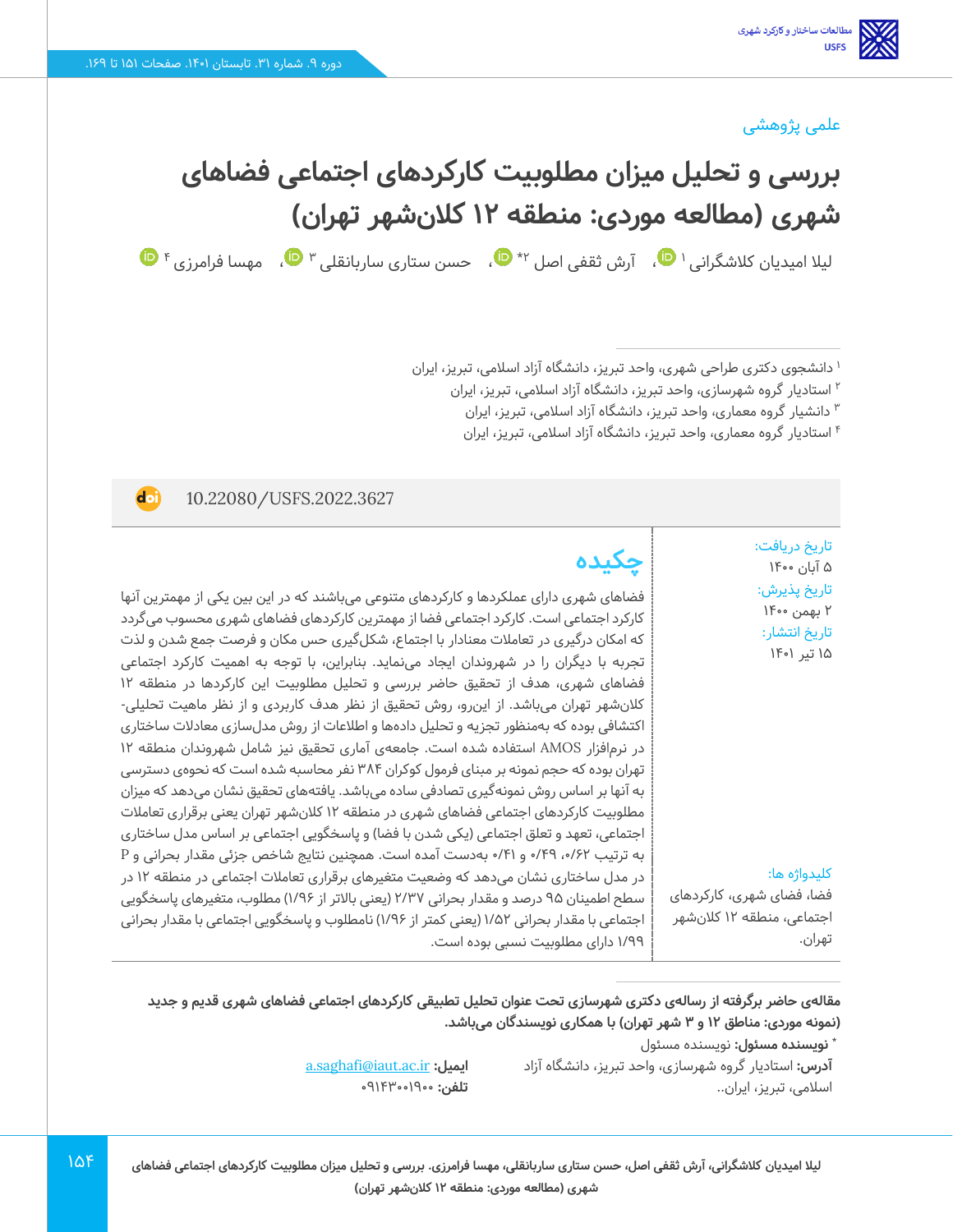

 همچنین .)De Magalhaes & Trigo, 2017:2) فضای شهری نتیجهی «عملکرد»های رفتار انسانی با ابعاد اجتماعی و عمومی است و الگوی «عملکرد» فعالیتهای اجتماعی نتیجه و حاصل نظام تعاملی میان اجتماع و فرهنگ جامعه است و نیروها ی بهوجود آمده از تعامل میان اجتماع و فرهنگ جامعه در صورتی که فضایی مدنی موجود باشد، منجر به تولید فضای شهری میشوند. این فضا بیش از هر فضای دی گری در شهر عر صهی اعمال متقابل اجتماعی و غلبه ی هنجارها و موازین و ارزشهای اجتماعی-فرهنگی بوده و نیازمند منطقگرایی در رفتار، کنترل اجتماعی و مشارکت مردمی است و بیش از همهچیز، عرصهی بیان آزادی، تکثر، تنوع، هماهنگی و خویشتن داری اجتماعی است که تماماً از پارامترهای وجود اندیشهی اجتماعی در ظهور فضای شهری است (ستارزاده<sup>۲</sup> و همکاران، 135:2010(. بنابراین عملکردهای اجتماعی اجزای اصلی فضاهای شهری محسوب می گردد که موجب شکلگیری نوعی آداب هماهنگ بین فرد، گروه های اجتماعی و اجزای فضاهای پویای شهری می شود (سرور ؓ و همکاران، ۲۱:۲۰۱۶). از طرفی حضور شهروندان در فضا و فضای شهری بهعنوان بستر کارکردهای اجتماعی در تسهیل این کارکردها و پو یش های وابسته به آن که به اشکال نهادها، سازمانها و ... پدید می آیند، نقش ی برجسته دارد و موجب تسهیل روابط و پاال یش ساخت اجتماعی میشود (رفیعیان و خداییٴ، ۲۲۸:۲۰۰۹). از اینرو، با توجه به اهمیت نقش اجتماعی فضاهای شهری از منظر عملکردها و کارکردها، هدف از تحقیق حاضر بررسی مطلوبیت کارکردهای اجتماعی فضاهای شهری در منطقه 12 کالنشهر تهران می باشد. میتوان گفت که ورود شهرسازی و معماری های غربی، فضاهای شهری تهران را که اصولاً محلهای و طبق اصول و فرهنگ خانهسازی و شهرساز ی درون گرا بودند، تحت تأثیر قرار دادند و خواه ناخواه زندگی و فضاهای شهری دچار تغییر شد. به عبارت

#### **1 مقدمه**

پرداختن به فضا به مثابهی ظرف و عرصه ی ظهور فرایندهای اجتماعی و اقتصادی، توسعهی فضایی و تضمین امکان زندگی در شهرها اهمیت ویژهای دارد )2016:22 .,al et Estevez). به طوری که هر تبیین باکفایت در برنامهریزی شهری در گرو توجه به سه مسئلهی فضا، زمان و مکانیزمهای اجتماعی است (2020:104 ,Stadler & Collins(. این اهمیت، عرصهی نظریهپردازیهای متعدد و متنوعی گردیده که بازتاب و نتایج مثبت و منفی فراوانی را در شهرهای مختلف جلوه گر شده است ,Siagian( (.2016:266 از طرفی می توان گفت که فضای شهری همواره با تاریخ یک ملت در ادوار مختلف به وجود میآید، شکل می گیرد و دگرگون می شود و فعالیتهای مختلف فرهنگی، اقتصادی، اجتماعی و سیاسی همواره در آن جریان دارد. این بدان معنی است که شهرسازی نیز بهعنوان یک موضوع از زندگی بشر، نشاندهندهی فرهنگ در هر جامعه است که با ویژگیهای ساختاری، تاریخی، سیاسی، اقتصادی و اجتماعی جامعه ارتباط نزدیکی دارد (2012:371 ,Mihaila). بنابراین فضای شهری هم بخشی از ارگانیسم زندهی شهر است که با شرایط اجتماعی و اقتصادی و فنی در حال تغییر مرتبط است و هم واجد نظم و زیبایی بوده و برای فعالیتهای شهر سازمان پیدا میکند (نژادابراهیمی<sup>۱</sup> و همکاران، 62:2017(. با این اوصاف امروزه یکی از ویژگی های یک شهر خوب عالوه بر داشتن فرصت های اقتصادی، معماری جذاب و ویژگی های فرهنگی مناسب، داشتن ارتباطات اجتماعی مناسب است )2019:2 ,Layton & Latham)، که امکان درگیری در تعامالت معنادار با اجتماع، مشارکت مدنی و نزد یک ی به دوستان را فراهم آورده (Carmona et al., 2003:27; Worpole & Knox, (2007:83 و حس مکان، حس اجتماعی و فرصت جمع شدن و لذت تجربه با دیگران را ایجاد می کنند

<sup>3</sup> - Sarvar

<sup>4</sup> - Rafieian & Khodayi

<sup>1</sup> - Nezhadebrahimi

<sup>2</sup> - Sattarzadeh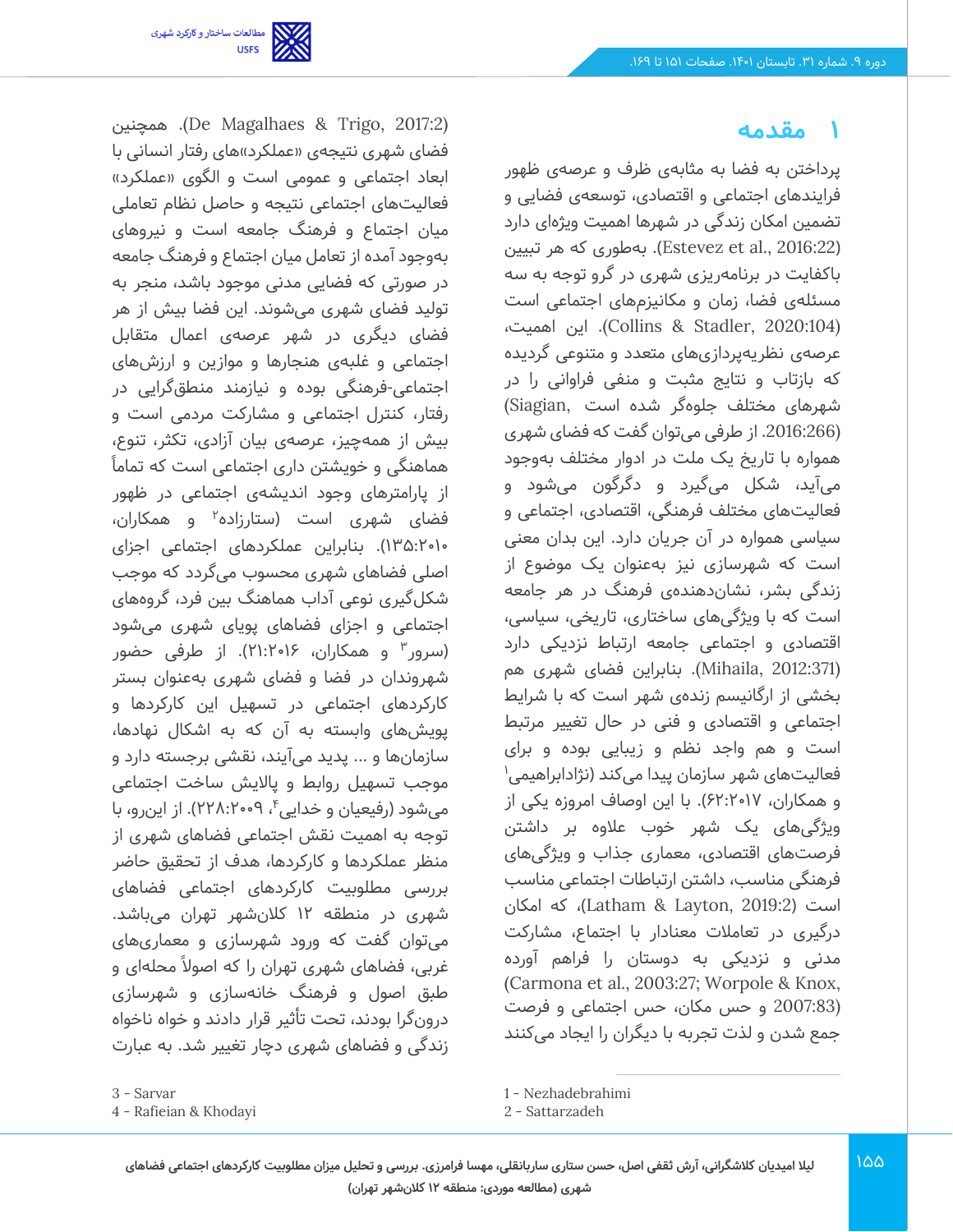فضای شهری محل برقراری تعامالت اجتماعی (پاکزاد<sup>י</sup>، ۲۷:۲۰۱۱) و صحنهای است که داستان زندگی جمعی در آن تعریف می گردد و فرصت آن وجود دارد که برخی مرزهای اجتماعی در این فضاها شکسته شده و برخوردهای ازپیش اندیشیدهشده اتفاق افتاده و افراد در یک محیط اجتماعی جدید با هم ارتباط و تعامل برقرار نمایند )1972:109 ,Lynch به نقل از ترشیزیان<sup>۲</sup>، ۱۲•۳۲:۲۰۱۲). از اینرو، فراهم آوردن امکاناتی برای تسهیل روابط انسان ها با یکدیگر از نقش اصلی فضای شهری می باشد (2019:76 ,Sylwia & Michal(. این فضاها با تسهیل جریان شهروندی از طریق حس تعلق انسان به محیط (فضای ساختهشده) و به اجتماع (از طریق تسهیل کنش ها و تعامالت متقابل انسان ها با یکدیگر) حیات مدنی را به کالبد شهر تزریق میکنند (حبیبی ّ، 1999:٢٢). بنابراین میتوان گفت که موضوعات مرتبط با زندگی جمعی انسان در جوامع شهری از اصلی ترین عوامل پدیدآورنده ی فضای شهری هستند. به همین دلیل است که این موضوعات به نوبه ی خود عامل دوام و بقای فضای شهری بوده و متقابلاً، تحولات اجتماعی و دگرگونی در باورها، رفتارها و آیین های اجتماعی، عامل و علت دگرگونی و تحول فضاهای شهری میباشند. همچنین اگر شهر را متناسب و همراه با اهل آن و جلوه ی شیوهی تفکر و زیست اهل شهر و هویتش را هویت مردمان شهر بدانیم، آنگاه نباید از تأثیر متقابل تناسب و هویت آنها بر یکدیگر غافل شد. در واقع، شهر و فضای شهری، در مقایسه با اهل شهر، به دو صورت، دگرگون، متحول، مضمحل و يا متكامل میشود. حالت اول، تغییرات در شیوهی زیست مردمان است و حالت دوم، به دنبال تغییر نگرش انسان به خویش، شهر و طبیعت است (نقیزاده<sup>۴</sup>، :2016 28-17(. از این رو، می توان عنوان کرد که فضای شهری در طول تاریخ بشر و از دوران یونان باستان

**2 مبانی نظری**

دیگر در گذار از یک شهر سنتی کوچک به یک مادرشهر و کالن شهر مدرن، برخی شیوه های مصرف فرهنگی و فضاهای فرهنگی قدیمی، منسوخ یا کمرونق شدند، برخی فعالیتها و فضاهای جدید که در فرهنگ سنتی ر یشه و سابقه نداشتند، پد ید آمدند و برخ ی دیگر دچار تغییر شکل و استحاله شده و در قالب ی جد ید نما یان شدند. منطقه 12 شهر تهران نیز از تغییرات بی نصیب نبوده است. قدمت این منطقه از تهران که هستهی اولیهی کالن شهر تهران می باشد، به دور هی صفوی برمی گردد و بازار تهران به عنوان قویتری ن قلمرو اقتصادی و کسب وکار کشور و دارای فضای سیاسی، اجتماعی و مذهبی با جمعیت شناور بیش از یک ونیم میلیون نفری در جغرافیای این منطقه واقع شده است. اماکنی مثل کالبد بازار، مسجد جامع بازار، مسجد امام، چندین امامزاده و مدرسهی شیخ عبدالحسین و مدرسهی علمیهی صدر و فیلسوف الدوله جملگی دارای بافت تاریخی بههم پیچیده و درهم تنیدهای میباشند که نیازمند مطالعهی بیشتر به ویژه در ابعاد اجتماعی و فرهنگی است. همچنین بازار تهران )واقع در منطقه ۱۲) با قدمت چهارصد ساله یکی از شلوغترین و پرترددترین مکانهای کشور از نظر تراکم جمعیت میباشد. بنابراین با توجه به نقش و اهمیت منطقه 12 کالن شهر تهران از منظر تاریخی، فرهنگی، اقتصادی، اجتماعی و ... و به تبع آن ضرورت توجه به مطلوبیت عملکردی فضاهای شهری این منطقه در ابعاد مختلف به ویژه کارکردهای اجتماعی با توجه به پیشینهی تاریخی و مرکزیت اقتصادی، تحقیق حاضر نیز با هدف پاسخگویی به سؤال زیر نگارش یافته است.

میزان مطلوبیت فضاهای شهری منطقه 12 کالن شهر تهران از منظر کارکردهای اجتماعی )ارتقای تعاملات اجتماعی، ایجاد تعلق و تعهد و پاسخگویی) به چه صورتی می باشد؟

1 - Pakzad

<sup>3</sup> - Habibi

<sup>4</sup> - Naghizadeh

<sup>2</sup> - Tarshizain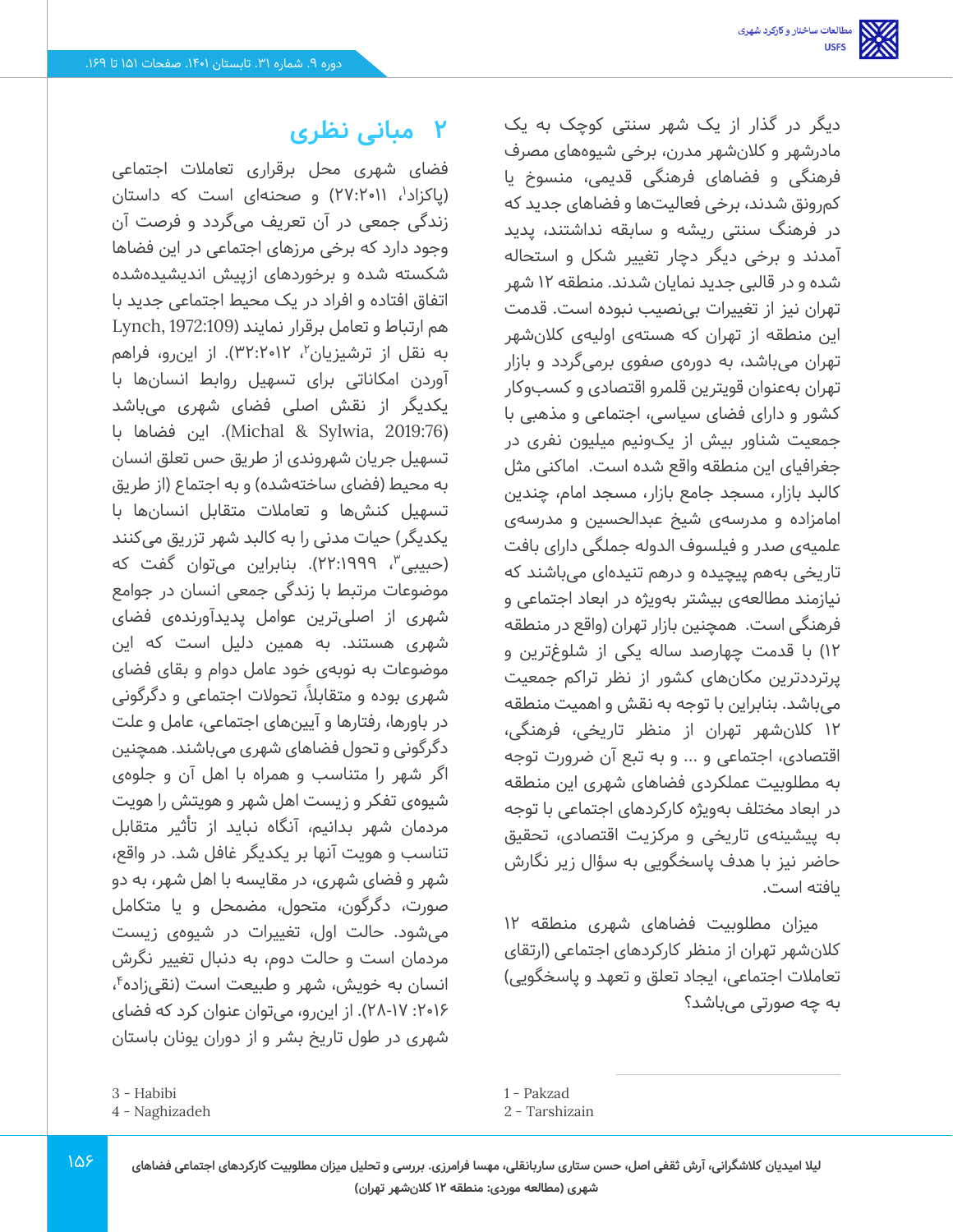مطالعات ساختار و کارکرد شهری<br>USFS

همواره عرصهی اجرای کارکردهای اجتماعی و پویش های نهادین جامعه بوده و بسیاری از فعالیتهای وابسته به نهادهای عرصهی خصوصی مانند خانواده نیز به عرصهی عمومی و فضای شهری سپرده شده است. بنابراین نهتنها همراه با سیر تحول جامعه نهادهای عرصهی عمومی و شهری بهطور روزافزونی پیچیده و گسترش می یابد، بلکه فضاهای عمومی و شهری نیز بهواسطهی همین رابطه توسعه مییابد، و امروز با تنوعی از فضاهای عمومی و اجتماعی مواجهیم که در تملک عمومی اند و کارکردهای اجتماعی در آنها جاری می گردد (2015:361 .Ramlee et al). از سوی دیگر، فضای شهری به عنوان بستر کارکردهای اجتماعی در تسهیل این کارکردها و پویش های وابسته به آن که به اشکال نهادها، سازمان ها و ... پدید میآیند نقشی برجسته داشته و موجب تسهیل روابط و پاالیش ساخت اجتماعی می گردد (2019:94 ,Garg & Praliya(. از آنجاکه فضای شهری با دخالت در تسهیل و پااليش ساخت اجتماعی عموما با راهبردهای اجتماعی درگیر میشود و گاه موجب تقویت، تحکیم و یا تضعیف آنها می گردد، بنابراین به دلیل عمومیت، قطعیت و تکرار شوندگی اثرات آن دارای نقش اجتماعی است (بگ<code>محمدی</code> و سلاورزیزاده'، ۹۲۲:۲۰۲۱). همچنین بر اساس نظریات ارائهشده می توان مطلوبیت کارکردهای اجتماعی فضا را در عوامل مختلفی بیان کرد. طبق نظر قلمبر دزفولی و نقیزاده<sup>۲</sup> (۲۰۱۴). کارکردهای مطلوب اجتماعی فضاهای شهری را میتوان شاخص هایی دانست که سبب تشويق و کشش شهروندان به سمت فضا میشود. حبيب<sup>۳</sup> و همکاران )2012(، ایجاد تعامالت اجتماعی و مراودات شهروندی و به تبع آن افزایش میزان سرمایه ی اجتماعی را از کاکردهای اجتماعی مطلوب فضاهای شهری بیان می کنند. Neducin & Krkljes ( 20016)، تعهد و تعلق اجتماعی (یکی شدن با فضا) و ،)2020 ( Collins & Stadler و( 2019 )Carmona نیز پاسخگویی اجتماعی در راستای برطرف کردن

نیازهای زمانی و مکانی و همچنین همه شمولی فضاهای شهری را از کارکردهای اجتماعی مطلوب این فضاها برشمرده اند.

بنابراین فضای شهری بستر شکلگیری و تقویت ارتباطات اجتماعی در جهت برقراری حس امنیت و اعتماد در فضای عمومی است و از طرفی دیگر مکانی مهم برای شکل گیری مراسم آیینی است که کمک شایانی به برقراری روابط اجتماعی و زندگی جمعی میکند. حضور مثبت افراد در این فضاها، حس تعلق و روحیهی تعاون را افزایش می دهد. همچنین انسان در فضای شهری به دنبال مکانی جهت آسودن، آزادسازی فشارهای روحی-روانی و تعامالت اجتماعی است. در جهت پاسخگویی به این نیاز، طراحی فضاهای عمومی مابین و ارتباطدهندهی محلات، باید از چنان جذابیتی برخوردار باشد تا افزایش ارتباطات متقابل و مناسبات اجتماعی بین ساکنان را موجب گردد. از اینرو، طراحی صحیح و پیشبینی فعالیتهای زنده و جاذب منجر به تشدید استفاده از فضای شهری، تقویت ارتباطات اجتماعی و افزایش حس تعلق افراد به محیط را می شود و احساس مسئولیت آنها را در بهره برداری از فضا تقویت مے نماید.

# **2.1 پیشینه تحقیق**

طی سالیان گذشته فضاهای شهری مورد بررسی و مطالعهی پژوهشگران بسیاری قرار گرفته است. نگاه اجمالی به پیشینهی تحقیقاتی نشان می دهد که شاخص ها و کارکردهای اجتماعی فضا به ندرت در پژوهش ها و مطالعات به صورت جامع مورد ارزیابی قرار گرفته است. از این رو تحقیق حاضر با تأکید بر شاخصهای اجتماعی که نقش محوری در توسعهی فضاهای شهری ایفاء می کند به دنبال پرکردن خأل پژوهشی موجود از طریق بررسی کارکردهای اجتماعی فضاهای شهری و مطلوبیت آنها می باشد. با بررسی اسناد و پژوهش های موجود، نزدیکترین و

3 - Habib

<sup>1</sup> - Bagmohammadi & Salavarzizadeh

<sup>2</sup> - Ghalambor Dezhfoli & Naghizadeh

<sup>167</sup>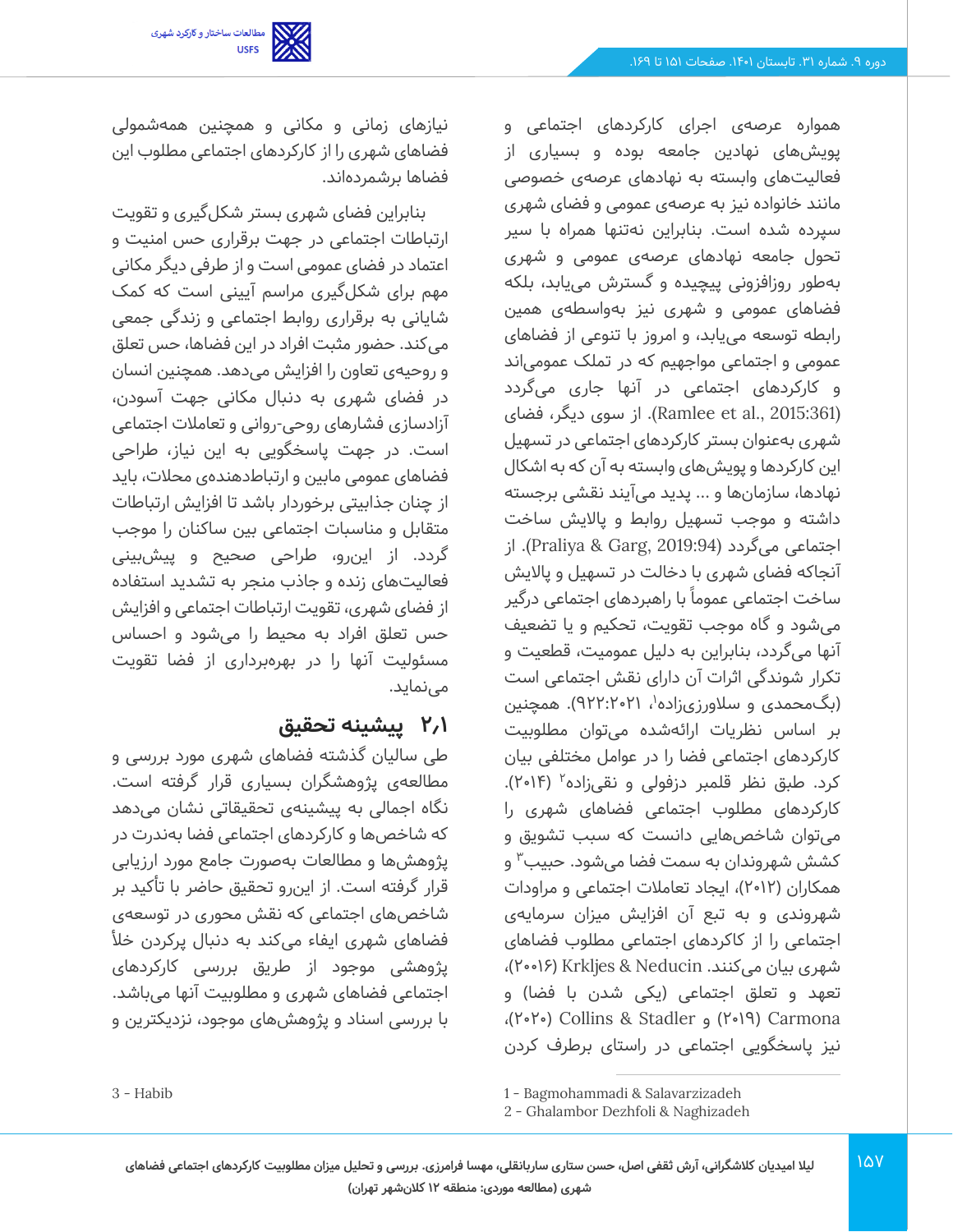اجتماعپذیری فضا به چالش کشیده شده است. تنکابنی ٔ و همکاران (۲۰۱۷)، در پژوهش خود به بازشناسی و تحلیل تغییرات و تحوالت اجتماع ی - فرهنگی فضاهای عمومی شهری تهران امروز با بهرهگيري از روش «نظريهي مبنايي» پرداختهاند. نتایج پژوهش نشان میدهد که بزرگترین چالش اين فضاها نبود «تعادل و عدالت» در ابعاد مختلف است. فضاها را نمي توان فضاهايي متعادل و عادالنه دانست، زيرا هنوز بـه درجـهی نهـايي از كيفيت، رضايت و مطلوبيت نرسيدهاند. همچنین فضاهاي عمومي شهري تهران دچار چالش هـاي متعددي شدهاند، در مرحله ی گذار قرار گرفتهاند، نتوانسته اند خود را با شرايط جديد تطبيـق دهند، در برقراري ارتباط با مخاطب دچار مشكل جدي هستند، با بستر و زمينهاي كـه در آن قرار دارند بيگانهاند و قوانين و سياست هاي حاكم متعادل و متناسبي ندارند. سیاوشپور<sup>ه</sup> و همکاران (۲۰۱۹)، در مطالعهی خود تحت عنوان رهیافتهای طراحی فضاهای عمومی اجتماعپذیری شهری برگرفتهشده از ویژگی های مکان سوم بیان می کنند که در دنیای مدرن با افزایش فردگرایی، کمبود مکانهای گردهمآیی غیررسمی به وضوح قابل مشاهده است. در این راستا، مکان سوم بهعنوان راهحلی برای رفع این مشکل بیان شده و از مکان سوم به عنوان یکی از مهم ترین محیط های گردهمآیی عمومی در شهرها یاد می شود که با و یژگی های مختص به خود چون شکلگیری آن بر بستری خنثی، همسطح کنندگی افراد، گفتگو در محیطی غیرجدی، در دسترسپذیر بودن، وجود مراجعهکنندگان ثابت و ظاهری ساده، دارای پتانسیل ارتقای تعامالت افراد با یکد یگر و جامعه است و بر زندگی اجتماعی شهروندان تأثیر میگذارد. لارا هرناندز<sup>۶</sup> و همکاران (۲۰۱۹)، در پژوهش خود تحت عنوان اختصاص فضای عموم ی به عنوان یک مجموعه ظهور برای منظرهی شهری آینده، شهر مکزیکوسیتی را مورد بررسی قرار دادهاند. این

مهمترین پژوهش ها و مطالعات مرتبط با موضوع تحقیق حاضر به شرح زیر می باشد.

محمدی' و همکاران (۲۰۱۲)، در پژوهش خود تحت عنوان فضاهاي عمومي شهري، تحقق تعامالت اجتماعي در بافت هاي تاريخي، شهر قديم الر را مورد بررسی قرار داده اند. نتايج پژوهش حاکی از آن است که در مؤلفهی فعالیت گروهها، فضاهای ورزشی باالترين و پاتوق ها کمترين، در جامعيت فضا، خيابانهاي عمومي باالترين و فضاهاي مذهبي با عملکرد خرد پايين ترين، در ديدارگاه بودن، فضاهاي ورزشي بالاترين و فضاهاي تجاري پايينترين و در مشارکتي بودن، پاتوق ها باالترين و فضاهاي ورزشي پايينترين امتياز را بهدست آوردهاند. داکشايانی و ماماثا ۲۰۱۲)، در مطالعهای با عنوان «فضای عمومی شهر: کاوش در معناشناسی»، مدلها، تئوریها، تفسیرها و نمایانگرهای تجربی را مورد بررسی قرار داده است. وی بیان می کند که فضا بارها و بارها با چشماندازها، دیدگاه ها یا تجربیات مختلف در یک سناریوی شهری تعریف شده است. اگر همهی این قطعات را بتوان به حد اعل ی رساند و مورد بازبینی قرار داد، می توان فهم کاملی از فضای شهری و معنای آن را بهوجود آورد. در این راستا توجه به کارکردهای اجتماعی فضا از اولویت های اساسی می باشد. توکوالی۳ (۲۰۱۳)، در مطالعهی خود به بررسی بازیابی فضای عمومی، تجدید شهری، هویت و گفتمانهای مصرف در شهر مونیلیهی فرانسه پرداخته است. ا ین مطالعه با تأکید بر بازار مرکز شهر بیان می کند که در طرح جدید بازار کابانس بجای فضای عمومی از "فضای خالی" استفاده شده است و تأسیس بازار فروش کالاهای دست دوم به جای بازار محصولاتی با تنوع قومی تلاشی است در راستای از بین بردن تنوع قومی در مرکز شهر، بنابراین برنامهی توسعهی مجدد شهرداری تنها برای خارج کردن کاربران خاصی از فضای عمومی و عدم

161

6 - Lara [Hernandez](https://www.researchgate.net/profile/J_Lara-Hernandez)

<sup>4</sup> - Tonkaboni

<sup>5</sup> - Siavashpour

<sup>1</sup> - Mohammadi

<sup>2</sup> - Dakshaein & Mamatha

<sup>3</sup> - Tchoukaley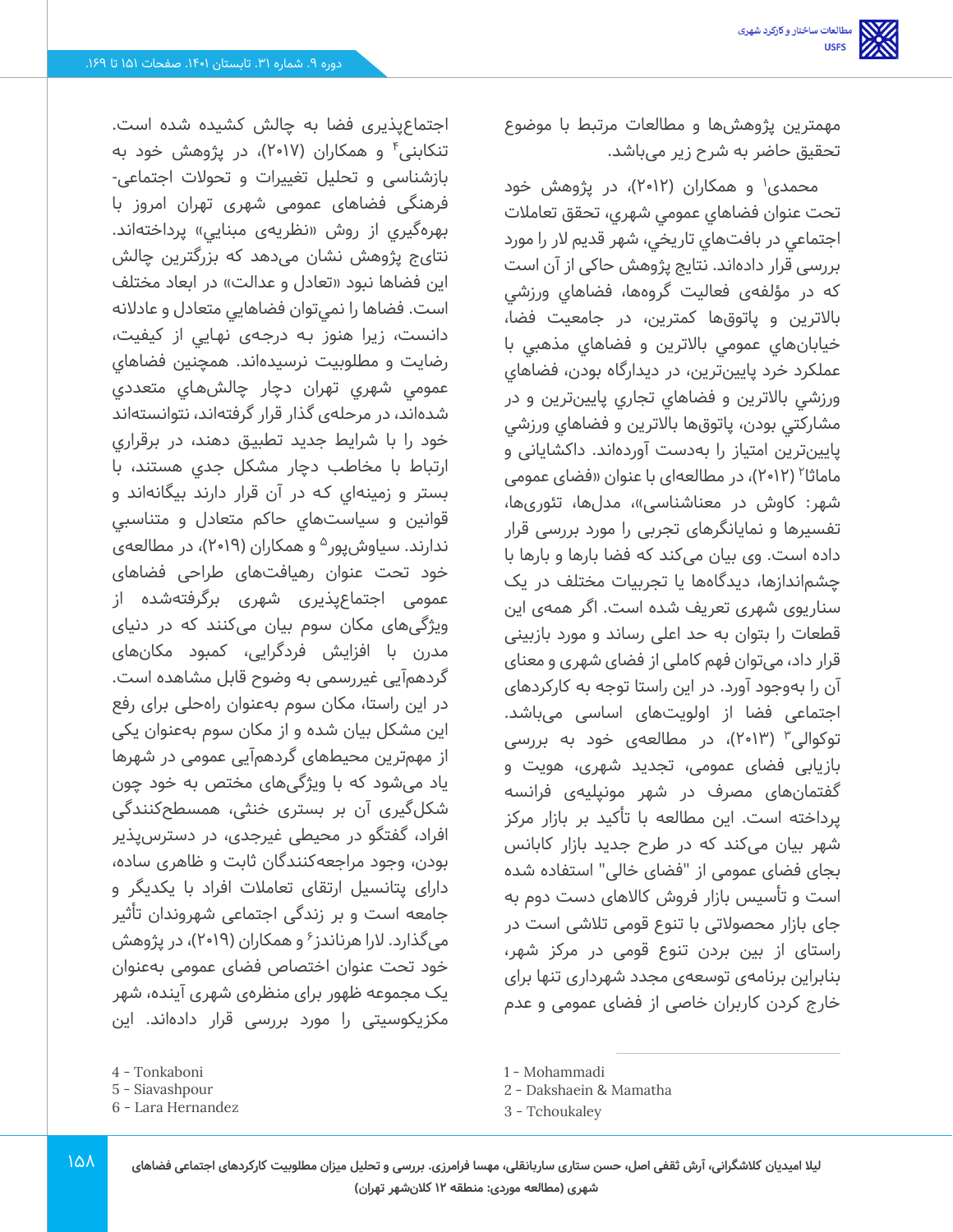مطالعات ساختار و کارکرد شهری<br>USFS

پژوهش به صورت موردی در مرکز شهر مکزیکوسیتی انجام شده و قوانین و مقررات تعیینشده توسط دولت مکزیکوسیتی که استفاده از خیابان را تنظیم می کند، مورد بررسی قرار داده است. نتایج پژوهش نشان می دهد که بین عدم وضوح در قانون مربوط به فعالیتها و عملکردهای احتمالی در خیابان و یک اجماع ظاهراً ضمنی بین شهروندان در مورد چگونگی مناسب بودن چنین فضاهای عمومی، اختلاف نظر وجود دارد. این تضاد در کارکردهای فضاهای عمومی به شیوههای سنتی و جدید مشهود میباشد. کائو و کانگ<sup>۱</sup> (۲۰۱۹)، در تحقیق خود روابط اجتماعی و الگوهای استفادهشده در فضاهای عمومی شهری در چین و انگلستان را مورد مطالعه قرار داده اند. این تحقیق سه نوع روابط اجتماعی را در فضاهای عمومی تعریف می کند: جفت صمیمی، گروه صمیمی و گروه اجتماعی. جفتهای صمیمی و گروههای صمیمی در موارد زیاد در حال صحبت و نشستن و استفاده از امکانات

پارک و فضاهای خصوصی بودند و گروه های اجتماعی در بیشتر موارد در مناطق باز و جادار بازی و استراحت می کردند. در این راستا گروههای صمیمی از مناطق میانه و گر وههای اجتماعی از مناطق پیرامونی استفاده میکردند و جفتهای صمیمی تمایل به توزیع یکنواخت در فضاها داشتند. نتایج این تحقیق بر اهمیت طراحی فضاهای عمومی برای انواع کاربران و انواع مختلف گروهها و روابط اجتماعی تأکید می کند.

با توجه به چارچوب نظری ارائهشده و پیشینهی مطالعاتی می توان گفت که فضای شهری دارای کارکردهای اجتماعی مطلوبی همچون ایجاد تعلق و تعهد در ساکنان، پاسخگویی به نیازهای زمانی و مکانی و همچنین شکل گیری تعامالت و روابط اجتماعی در بستر این فضاها می باشند. همچنین بر اساس مطالب ارائه شده و اهداف مطرح شده، در شکل شماره 1 مدل مفهومی تحقیق ارائه شده است.



### **شکل 1 مدل مفهومی تحقیق )مطلوبیت کارکردهای اجتماعی فضای شهری( ترسیم: )نگارندگان(**

<sup>1</sup> - Cao & Kang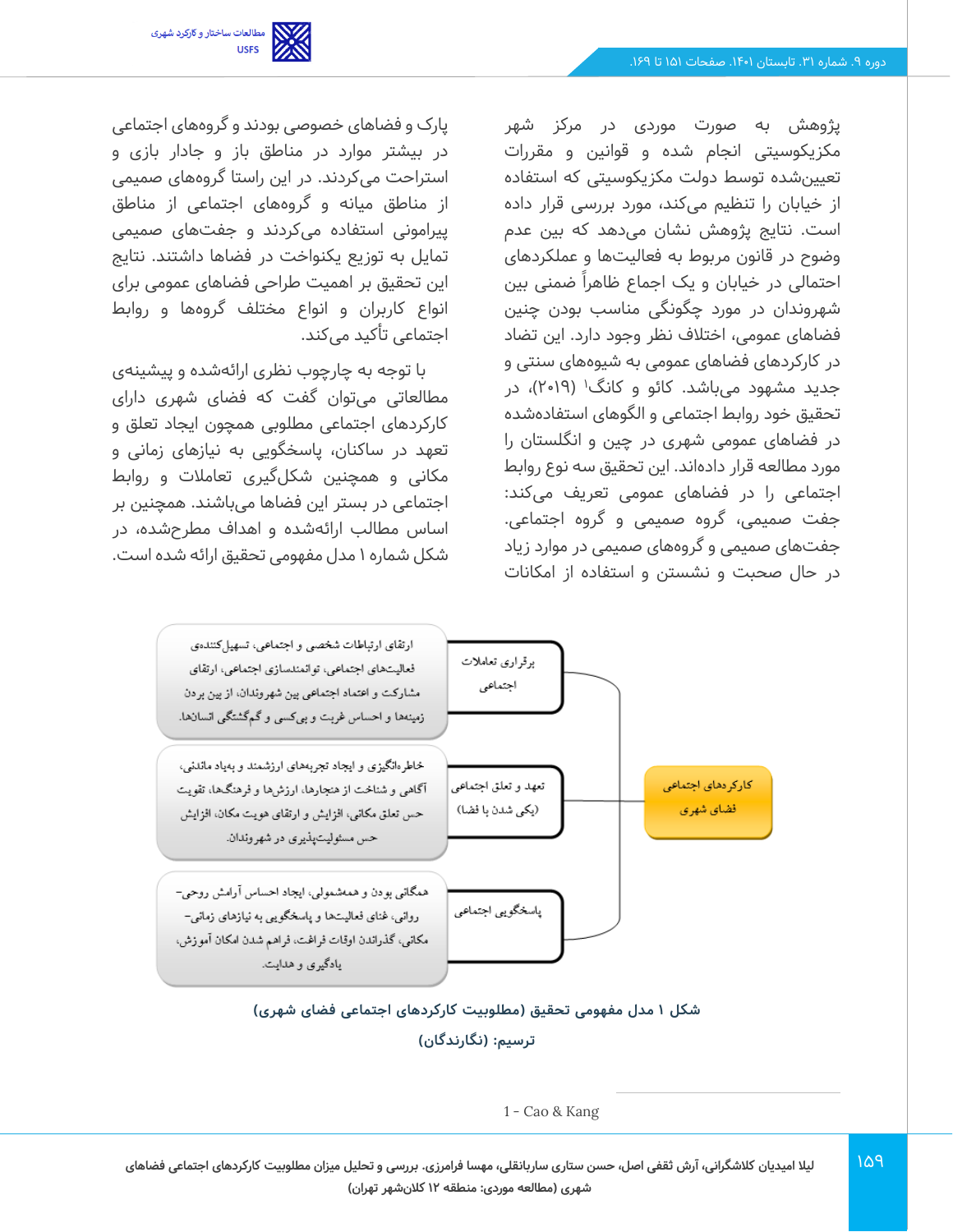# **3 روش تحقیق**

با توجه به اینکه تحقیق حاضر به دنبال شناسایی مطلوبیت کارکردهای اجتماعی فضاهای شهری در منطقه 12 کالن شهر تهران می باشد، از این رو روش تحقیق از نظر هدف کاربردی و از نظر ماهیت تحلیلی -اکتشافی است. بدین منظور، ابتدا از طریق مطالعات اسنادی شاخص های مرتبط با کارکردهای اجتماعی فضاهای شهری استخراج شده و سپس از طریق پرسشگری از شهروندان منطقه 12 تهران میزان مطلوبیت آنها سنجیده شده است. بنابراین جامعهی آماری تحقیق شامل شهروندان منطقه 12 تهران بوده که حجم نمونه بر مبنای فرمول کوکران ۳۸۴ نفر محاسبه شده است که نحوهی دسترسی به آنها بر اساس روش نمونهگیری تصادفی ساده

میباشد. همچنین به منظور تجزیه و تحلیل داده ها و اطالعات از روش مدل سازی معادالت ساختاری در نرم افزار AMOS استفاده شده است. از طرفی پرسشنامهی پژوهش حاضر که بر مبنای طیف لیکرت 5 مقیاسی طراحی شده است، به شرح جدول شماره 1 می باشد. جمع آوری پرسشنامههای پژوهش با حضور مستقیم نگارندگان و توضیح در مورد انواع شاخص تکمیل گردیده است. همچنین میزان مطلوبیت هرکدام از شاخصهای مورد بررسی بر مبنای مدل ساختاری بر اساس شاخص بحرانی (P (در سطح اطمینان 95 درصد مورد سنجش قرار گرفته و شاخص هایی که دارای مقدار بحرانی باالی 1/96 بوده در سطح اطمینان 95 درصد مطلوب ارزیابی گردیده اند.

| جدول ۱ شاخص های مورد استفاده در تحقیق و کدبندی آنها |  |
|-----------------------------------------------------|--|
|-----------------------------------------------------|--|

| منابع                                                             | کارکردهای اجتماعی فضای شهری                                                                                                                                                                                                                                                                           |                                              |
|-------------------------------------------------------------------|-------------------------------------------------------------------------------------------------------------------------------------------------------------------------------------------------------------------------------------------------------------------------------------------------------|----------------------------------------------|
| (سیاوشپور و<br>همکاران، ۱۹•۲؛<br>حبيب و همكاران،<br>$(Y \circ Y)$ | ارتقای ارتباطات شخصی و اجتماعی (بصری، گفتاری و دیداری) A1، تسهیلکنندهی<br>فعالیتهای اجتماعی (تجربهی دیدن و دیدهشدن در بین شهروندان) A2، توانمندسازی<br>اجتماعی (اجتماعی شدن افراد) A3، شکلگیری مشارکت و اعتماد اجتماعی بین<br>شهروندان A4، از بین بردن زمینهها و احساس غربت و بیکسی و گمگشتگی انسانها | برقرارى تعاملات<br>اجتماعی A                 |
| (محمدی و همکاران،<br>Krkljes & : Y.IY<br>(Neducin, 2016           | خاطرهانگیزی و ایجاد تجربههای ارزشمند و بهیاد ماندنی B1، آگاهی و شناخت از<br>هنجارها، ارزشها و فرهنگها (تجلی ارزشهای فرهنگی در کالبد فضا) B2، تقویت<br>حس تعلق مکانی B3، افزایش و ارتقای هویت مکان B4، افزایش حس<br>مسئولیتپذیری در شهروندان B5.                                                       | تعهد و تعلق<br>اجتماعی (یکی<br>شدن با فضا) B |
| (Carmona, 2019;<br>Collins & Stadler,<br>2020)                    | همگانی بودن و همهشمولی C1، احساس آرامش روحی-روانی C2، غنای فعالیتها و<br>پاسخگویی به نیازهای زمانی-مکانی C3، گذراندن اوقات فراغت C4، فراهم شدن امکان<br>آموزش، یادگیری و هدایت C5.                                                                                                                    | پاسخگویی<br>$C$ اجتماعی                      |

**مأخذ: )مطالعات اسنادی نگارندگان(.** 

# **3.1 قلمرو مکانی پژوهش**

منطقه 12 در مرکز شهر تهران قرار دارد و در واقع هستهی مرکزی تمام مناطق تهران م ی باشد. این منطقه با عنوان "محدودهی بافت تاریخی شهر تهران" شناخته می شود. با پا گذاشتن به منطقه 12

تمدن تهران کاملاً آشکار میگردد. این منطقه از شمال به خیابان انقالب، از جنوب به خیابان شوش، از سمت شرق به خیابان هفده شهریور و از سمت غرب به خیابان حافظ منتهی میشود. آبوهوای منطقه 12 تهران به نسبت سایر مناطق خنک تر و سالمتر است، این موضوع به دلیل باغات و پارک های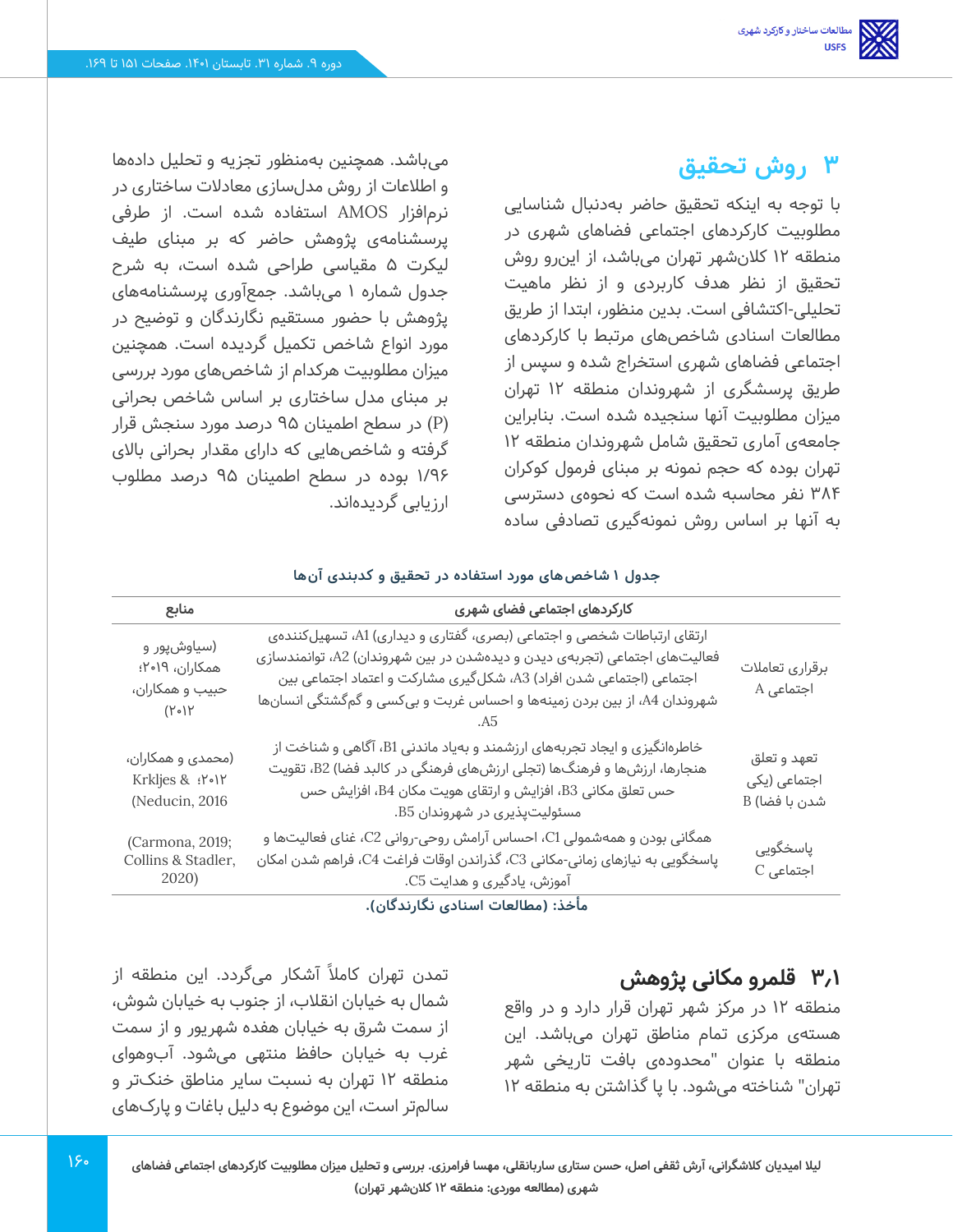

ثابت منطقه 240909 نفر و جمعیت شناور منطقه با توجه به سفرهای درون شهری با توجه به قرارگیری

زیادی است که در این منطقه وجود دارد. جمعیت بازار و بافت تاریخی به فر میرسد )معاونت برنامهریزی و توسعهی شهری منطقه 12 تهران).





 $151$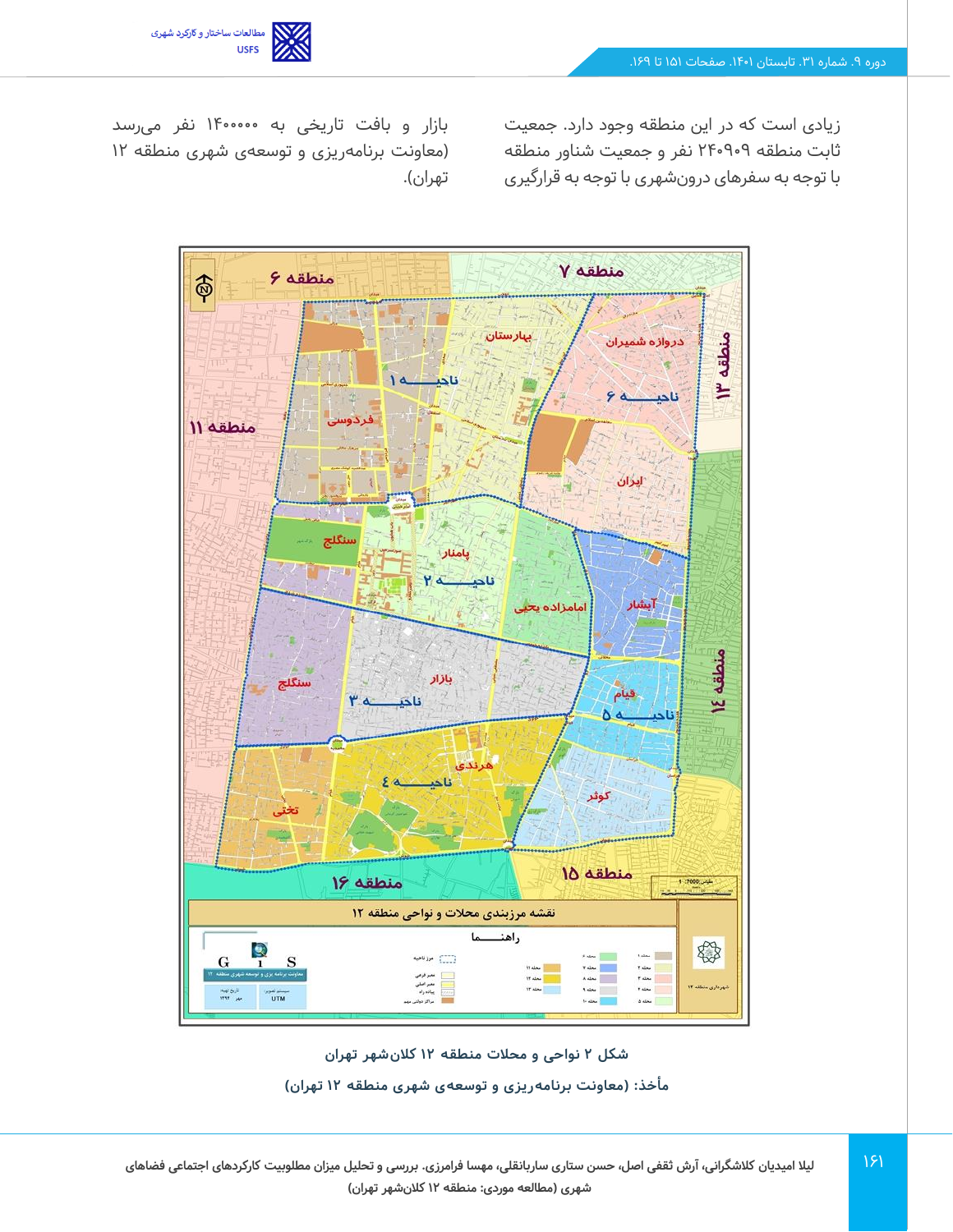## **4 یافتهها و بحث**

بهمنظور شناسایی مطلوبیت کارکردهای اجتماعی فضاهای شهری در منطقه 12 کالن شهر تهران از نرم افزار مدل سازی معادالت ساختاری AMOS گرافیک استفاده شده است. برای این منظور ابتدا ارتباط ساختاری جزئی برای این رابطه و سپس صورت کلی و نهایی آن مورد بررسی قرار می گیرد. ارتباط ساختاری جزئی یا درونی به ارزیابی ارتباط ساختاری ناشی از میزان مطلوبیت شاخص ها و متغیرهای برقرار ی تعامالت اجتماعی، تعهد و تعلق اجتماعی (یکی شدن با فضا) و پاسخگویی اجتماعی بهعنوان متغیر مستقل و میزان مطلوبیت کاکردهای اجتماعی فضاهای شهری منطقه 12 به عنوان متغیر

مهمترین سنجههای شکلدهندهی آماری در ساختار عاملی تأییدی سنجهی خی دو یا کای اسکوئر ) ) نسبت کای اسکوئر بر درجه آزادی، شاخص برازش تطبیقی۴ (CFI) و شاخص برازش افزایشی<sup>ه</sup> (IFI) و  $^{\circ}$ در نهایت ریشهی میانگین مربعات تقریبی )RMSEA )می باشد. این سنجهها دارای مقدار معینی بوده که تحلیل را معنادار ساخته و به تشریح ارتباط ساختاری متغیرهای بهدست آمده می پردازد.

وابسته بوده که برای ورود به بحث کلی و نهایی ابتدا مورد آزمون جداگانه قرار گرفته است. ورود عوامل تبیینکنندهی ارتباط ساختاری برای ارزیابی نقش متغیرهای کالن و خرد بر گسترش و سازمان یابی فقر در شهر تبریز نشان می دهد میزان پایایی ترکیبی )CR )و ضریب پایایی )CA )بهدست آمده بیش از 0/7 و میزان میانگین واریانس استخراج شده )AVE) که در قطر خطی جدول شماره 2 مشخص شده است بیش از 0/6 می باشد. همچنین همبستگی متغیرهای تحقیق که با رنگ تیره مشخص گردیده است در بازه 0/75 تا 0/84 بوده که ورود عوامل را برای تبیین مطلوبیت کارکردهای اجتماعی فضاهای شهری منطقه 12 کالن شهر تهران به میزان قابل مالحظهای تشریح می کند.

#### **جدول 2 تحلیل پایایی تبیینی متغیر مستقل و وابسته در مدل سازی معادالت ساختاری**

| متغيرها                                  | I CR        | AVE 2 CA3                            |             | <b>SSF</b>         | A                        |                        |                          |
|------------------------------------------|-------------|--------------------------------------|-------------|--------------------|--------------------------|------------------------|--------------------------|
| مطلوبیت کارکردهای اجتماعی فضا (SSF)      | $\circ$ /V) | 7۶۱۵ ه                               |             | $P$ ۳۸/۰ ۱۸/۰      | $\overline{\phantom{a}}$ |                        | $\overline{\phantom{a}}$ |
| برقراری تعاملات اجتماعی (A)              |             | $\circ$ /VY $\circ$ /۶۲۸ $\circ$ /V۶ |             | *0/۶۴۴             | ه۱۸/ه                    |                        | $\overline{\phantom{a}}$ |
| تعهد و تعلق اجتماعی (یکی شدن با فضا) (B) | ہ⁄∨ ہ       |                                      |             | ۰/۶۴۹ ۰/۷۳ **۰/۶۷۲ | $*_\circ$ /۶ $_\circ$ ۳  | $\delta$ /VVF          | $\overline{\phantom{a}}$ |
| یاسخگویی اجتماعی (C)                     | $\circ$ /VV | •/ዖልሥ                                | $\circ$ /V) | ∕ 1∆∆ھ             |                          | $P30\sigma* P19\star*$ | 0/101                    |

**\*\*p < 0.01; \*p < 0.05**

**مأخذ: )محاسبات نگارندگان(** 

به علت متورم شدن میزان کایاسکوئر در نمونه های تحلیلی، اکثر تحلیلگران از نسبت کای اسکوئر بر درجه آزادی استفاده می کنند که نمونه های دقیق تحلیلشده برای شناسایی ساختار را بهدست میدهد. مقدار این نسبت باید ترکیب نیمی از داده ها را دربر گیرد. به دیگر سخن نباید کمتر از دو باشد تا بتوان به معناداری داده های به کار رفته اطمینان داشت. نتایج تحلیل ساختار ارتباطی سه

- 2- Average Variance Extracted
- 3- Cronbach's Alpha
- 4- Comparative Fit Index
- 5- Incremental Fit Index
- 6- Root-Mean-Square-Error of Approximation

**لیال امیدیان کالشگرانی، آرش ثقفی اصل، حسن ستاری ساربانقلی، مهسا فرامرزی. بررسی و تحلیل میزان مطلوبیت کارکردهای اجتماعی فضاهای شهری )مطالعه موردی: منطقه 12 کالن شهر تهران(** 

<sup>1-</sup> Composite Reliabilities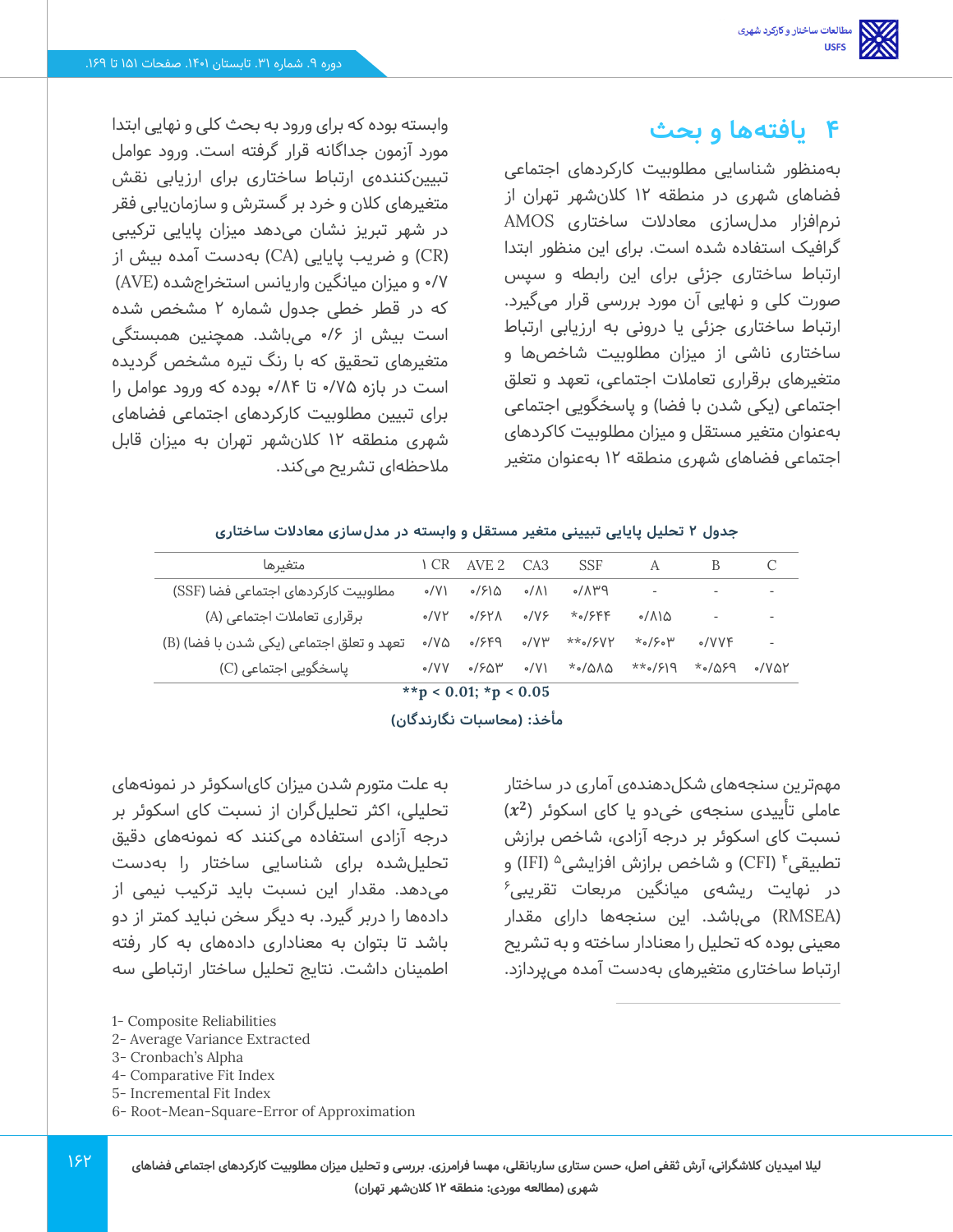

متغیر شناسایی شده در این سنجه نشان از قابل قبول بودن آن دارد. شاخص های برازش تطبیقی و افزایشی مطابق با استاندارهای آماری تعیینشده هرچه به سمت 1 میل کنند برازش از سطح نکویی باالیی برخوردار خواهد بود. نتایج این دو شاخص برای متغیرها و تبیین ارتباط ساختاری آنها قابل قبول به دست آمده است. شاخص ر یشه ی دوم میانگین مربعات خطای برآورد یا RMSEA نیز آخرین سنجهی ساختارشناسی در این مرحله است که در الگوهای قابل قبول مقدار 0/08 یا کمتر دارد. برازش

الگوهایی که مقادیر بالاتر از ۰/۱ دارند، ضعیف برآورد میشوند. همان طور که در جدول شماره 3 مشاهده میشود، مقدار این شاخص برای الگوی اندازه گیری کمتر از 0/08 است که نشان دهندهی برازش مناسب الگوها، توسط دادهها است. در نهایت، با توجه به مطالب یادشده می توان نتیجه گرفت الگوهای اندازهگیری برازش خوبی دارند و به این معناست که متغیرهای آشکار به خوب ی می توانند متغیرهای پنهان را اندازهگیری کنند.

| جدول ۳ آمارهی ساختار عاملی تأییدی ارتباط ساختاری متغیرهای مستقل و وابسته |  |  |  |  |  |  |  |  |
|--------------------------------------------------------------------------|--|--|--|--|--|--|--|--|
|--------------------------------------------------------------------------|--|--|--|--|--|--|--|--|

| RMSEA IFI CFI $x^2/df$ P df $x^2$      |          |                                                 |      |          |  |                                                        | متغيرها                                  |  |
|----------------------------------------|----------|-------------------------------------------------|------|----------|--|--------------------------------------------------------|------------------------------------------|--|
| $\circ/\circ$ F                        | ٬۵۳۱ م   | ٬/۹۳۵                                           | ۲/۱۵ | ۳۸۳ (۵۰۵ |  | ለ۲۳/۴۵                                                 | مطلوبیت کارکردهای اجتماعی فضا (SSF)      |  |
| $\circ/\circ$ ۶                        | 74۲۷ -   | $\circ$ /9۲۴                                    | Y/Y  |          |  | o/ooo ۳۸۳ ۸۷۴/۲۴                                       | برقراری تعاملات اجتماعی (A)              |  |
| $\circ/\circ$ $\uparrow\!\!\checkmark$ | $0/9$ ۴۴ | $\Lambda$ /۹۱۸                                  | Y/Y' |          |  | $\circ/\circ\circ$ ነ ሥ $\wedge$ ነ" $\wedge\wedge$ ۴/۷۳ | تعهد و تعلق اجتماعی (یکی شدن با فضا) (B) |  |
| $\circ/\circ$ $\uparrow$               |          | $PP\backslash o$ $\prec$ $\wr$ $PP\backslash o$ | Y/Y  |          |  | ۸۸/۳۰۹ ۱۳۸۳ (۰۰۰م)                                     | یاسخگویی اجتماعی (C)                     |  |
| مأخذ: (محاسبات نگارندگان)              |          |                                                 |      |          |  |                                                        |                                          |  |

بر اساس نتایج به دست آمده از مدل ساختاری، مطلوبیت کارکردهای اجتماعی فضاهای شهری در منطقه 12 کالن شهر تهران یعنی برقراری تعامالت اجتماعی، تعهد و تعلق اجتماعی (یکی شدن با فضا) و پاسخگویی اجتماعی به ترتیب ۶۲/۰، ۴۹/۰ و ۴۱/۰ میباشد. همچنین در بین متغیرهای فرعی بیشترین مطلوبیت مربوط به متغیرهای تسهیلکنندهی فعالیتهای اجتماعی (تجربهی دیدن و دیدهشدن در بین شهروندان)، ارتقای ارتباطات شخصی و اجتماعی (بصری، گفتاری و دیداری) و آگاهی و شناخت از

هنجارها، ارزشها و فرهنگها (تجلی ارزشهای فرهنگی در کالبد فضا) به ترتیب با ارزش ۷۷/۰٫۱۷۷ ن و 0/65 و همچنین کمترین مطلوبیت مربوط به متغیرهای احساس آرامش روحی-روانی، افزایش حس مسئولیت پذیری در شهروندان و همگانی بودن و همهشمولی به ترتیب با ارزش ۲۲/۰، ۲۵/۰ و ۲۸/۰ میباشد. در شکل شماره 3 ضرایب مستخرج از مدل ساختاری برای هرکدام از متغیرها نمایش داده شده است.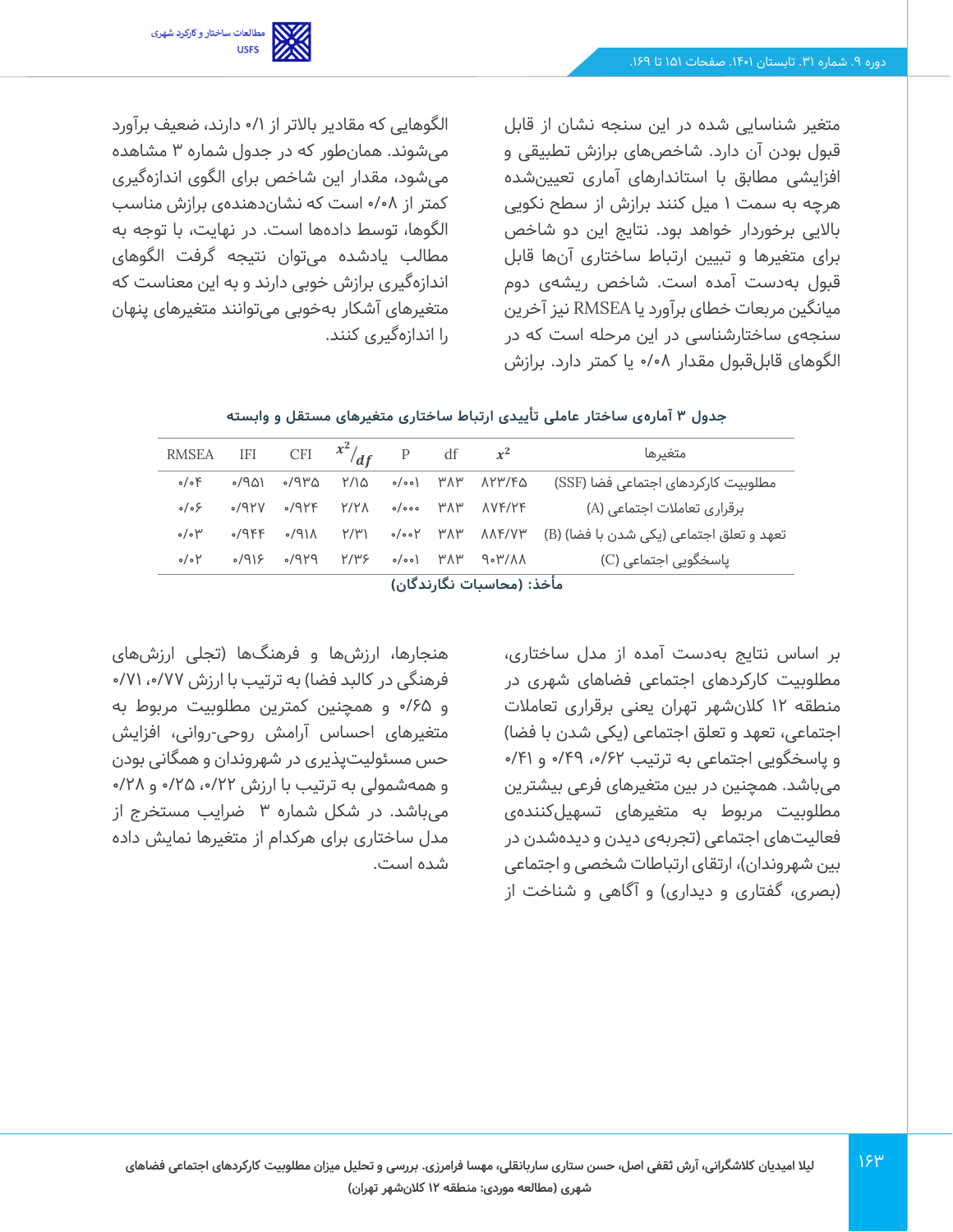

**شکل 3 معمار ی ساختار ارتباط ی متغیرهای مطلوبیت کارکردهای اجتماعی فضاها ی شهری مأخذ: )محاسبات نگارندگان(** 

پس از بررسی و تأیید الگوهای اندازهگیری برای آزمون معناداری فرضیه ها دو شاخص جزئی مقدار بحرانی و P به کار گرفته شده است. بر اساس سطح معناداری 0/05 مقدار بحرانی میبایست بیشتر از 1/96 باشد، مقدار پارامتر کمتر از این در الگو، با اهمیت شمرده نمی شود. همچنین، مقادیر کوچک تر از 0/05 برای مقدار P حاکی از تفاوت معنادار مقدار

محاسبهشده برای وزن های رگرسیونی با مقدار صفر در سطح 95 درصد اطمینان است. بر اساس نتایج مدل مقدار بحرانی برای متغیرهای برقراری تعامالت اجتماعی، تعهد و تعلق اجتماعی (یکی شدن با فضا) و پاسخگویی اجتماعی به ترتیب ۲/۳۷، ۱/۵۹ و ۱٬۵۲ در سطح اطمینان 95 درصد محاسبه شده است. از این رو میتوان گفت که وضعیت متغیرهای برقراری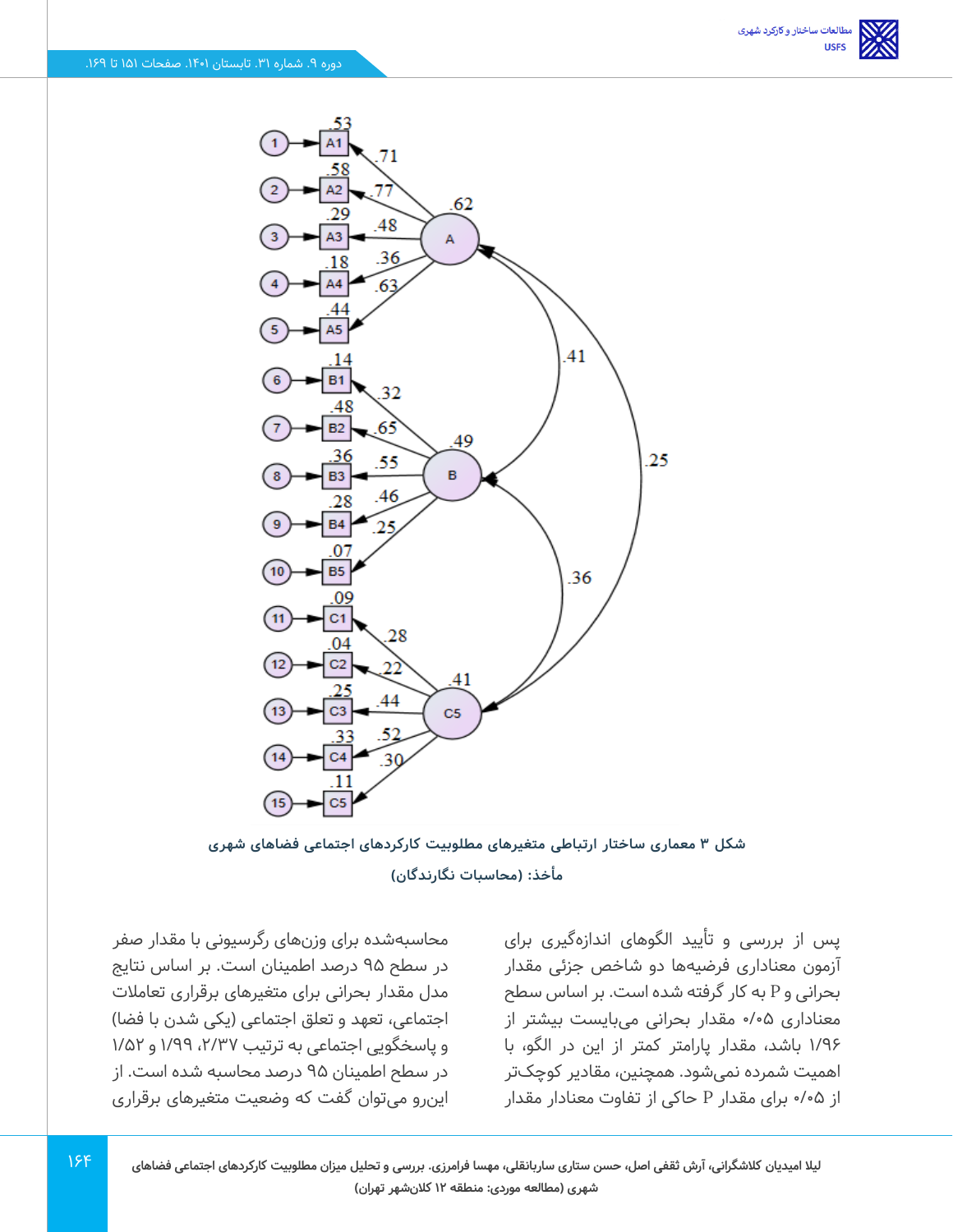

تعامالت اجتماعی در منطقه 12 مطلوب، متغیرهای پاسخگویی اجتماعی نامطلوب و متغیرهای تعهد و تعلق اجتماعی متوسط می باشد. جدول شماره ،4

ضریب رگسیونی و مقادیر بحرانی و سطح معناداری را برای شاخص های مورد بررسی نشان می دهد.

| نتيجه | $\mathbf{P}$     | مقدار<br>بحرانى | ضريب<br>رگرسیونی | فرضيه                                                                                                                         |
|-------|------------------|-----------------|------------------|-------------------------------------------------------------------------------------------------------------------------------|
|       | ەەە/ە تأييد      | Y/Y'V           | 0/0V             | به نظر میرسد کارکردهای اجتماعی فضاهای شهری منطقه ۱۲ تهران از منظر<br>متغیرهای برقراری تعاملات اجتماعی در وضعیت مطلوبی میباشد. |
|       | ۱/۹۹ ۰٬۰۰۰ تأیید |                 | 9/579            | به نظر میرسد کارکردهای اجتماعی فضاهای شهری منطقه ۱۲ تهران از منظر<br>متغیرهای تعهد و تعلق اجتماعی در وضعیت مطلوبی میباشد.     |
|       | ۶/۱۲۹ رد         | $1/\Delta Y$    | 0/4              | به نظر میرسد کارکردهای اجتماعی فضاهای شهری منطقه ۱۲ تهران از منظر<br>متغیرهای پاسخگویی اجتماعی در وضعیت مطلوبی میباشد.        |
|       |                  |                 |                  | مأخذ: (مطالعات نگارندگان)                                                                                                     |

#### **جدول 4 ضریب رگرسیونی و مقادیر شاخص های جزئی مربوط به فرضیه ها**

با توجه به نتایج به دست آمده از مدل ساختاری و همچنین مصاحبه با ساکنین و مشاهدات میدانی وضعیت کارکردهای اجتماعی فضاهای شهری منطقه 12 کالن شهر تهران در ابعاد 3گانه ی مورد بررسی می توان به شرح زیر تفسیر کرد.

#### الف) برقراری تعاملات اجتماعی

ارتقای ارتباطات شخص ی و اجتماعی )بصری، گفتاری و دیداری) و تسهیل فعالیتهای اجتماعی (تجربهی دیدن و دیدهشدن در بین شهروندان) مهمترین کارکردهای اجتماعی فضا محسوب می شوند. بهمنظور تحقق تعامالت شخصی و اجتماعی و همچنین فعالیت های اجتماعی، فضاهای شهری بایستی ویژگی هایی همچون احساس آرامش روحی- روانی، امنیت و همه شمولی را دارا باشند. در منطقه 12 تهران کارکرد اجتماعی فضاها در بعد تعامالت و فعالیتها منحصر به اقشار خاصی بوده است و با توجه به ماهیت اقتصادی و تاریخی -فرهنگی منطقه همهشمولی فضاها به ندرت تحقق می یابد و ساکنان منطقه بهویژه در قشر جوانان بیشتر اوقات خود را در خارج از منطقه سپری می کنند. همچنین ضعف در همهشمولی فضاها اجتماعی شدن افراد را در فرهنگ خانواده و افراد هم سطح از نظر فرهنگی با

مشکل مواجه می سازد. از طرفی عدم شکل گیری مشارکت و اعتماد اجتماعی بین شهروندان منطقه موجب احساس غربت و بی کسی و عدم تعلق مکانی در آنها می گردد.

#### ب) تعهد و تعلق اجتماعی (یکی شدن با فضا)

نقش غالب منطقه (یعنی اقتصادی) علاوه بر مزیت های فراوان، دارای اثرات منفی در ابعاد مختلف بهویژه اجتماعی می باشد. تأثیر بازار بر افزایش جمعیت فضا (با افراد غیربومی) و ناآشنا به فرهنگ و اجتماع منطقه موجب کاهش مطلوبیت کارکردهای اجتماعی فضاها میگردد. در این ر استا میتوان گفت که عدم ایجاد روابط عمیق اجتماعی بین ساکنان اصلی و جمعیت سیال موجب عدم تجلی ارزشهای فرهنگی در کالبد فضا با توجه به عدم آگاهی و شناخت جمعیت سیال (شناور) از هنجارها، ارزش ها و فرهنگ های منطقه می گردد. از طرفی افزایش حدود 6 برابری جمعیت منطقه در ساعات کاری و بی محلی برخی از آنها به فضاهای مختلف، موجب کاهش حس مسئولیت پذیری ساکنان اصلی در حفظ و نگهداری فضاهای شهری میگردد. همچنین مهاجرت افراد قدیمی منطقه و اسکان افراد جدید با فرهنگ متفاوت موجب کاهش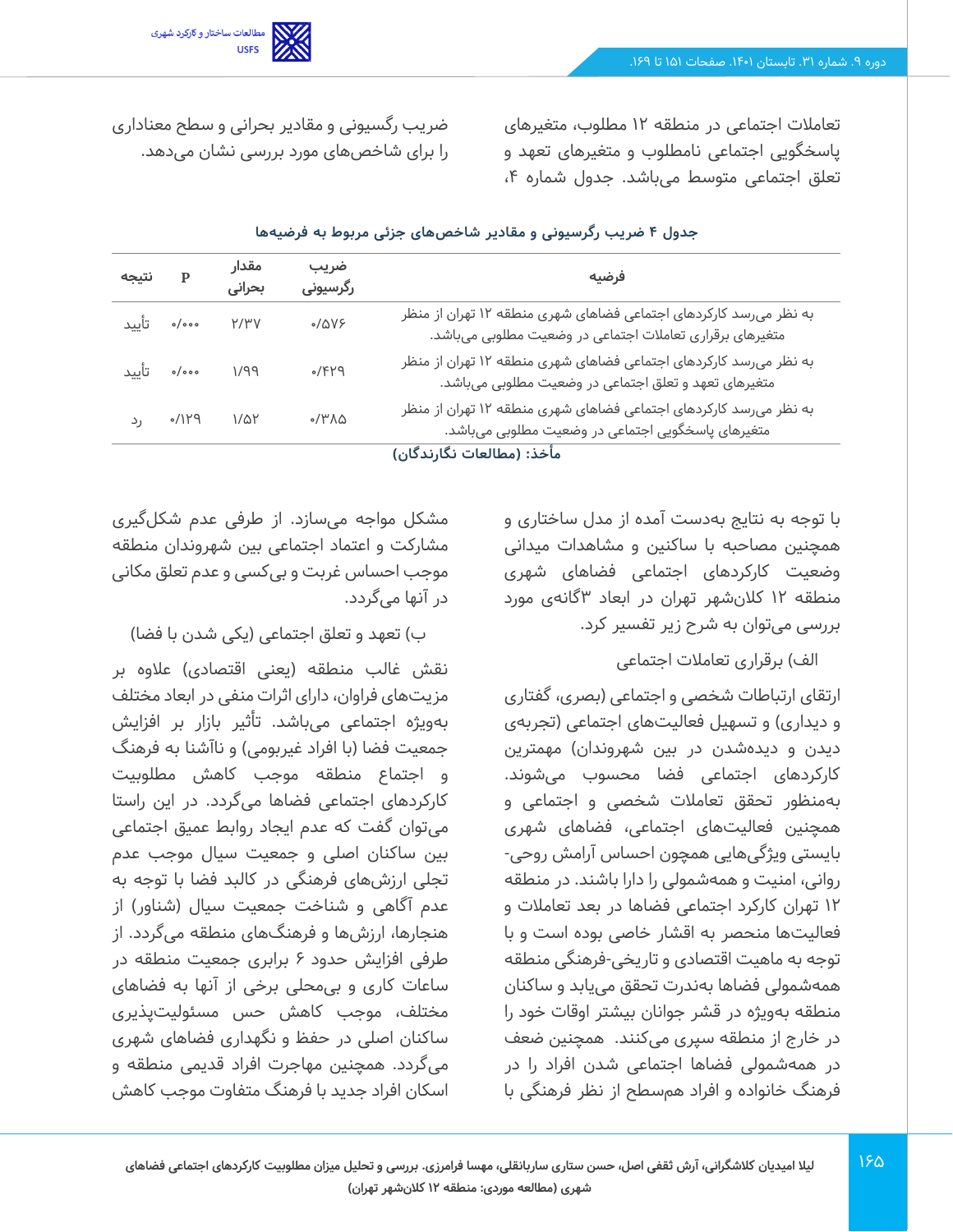کارکرد خاطره انگیزی و ایجاد تجربههای ارزشمند و بهیاد ماندنی فضاها شده است.

ج) پاسخگویی اجتماعی

همهشمولی فضاهای شهری بهویژه برای زنان با توجه به کارکردها و عملکردهای منطقه در وضعیت نامطلوبی می باشد. با این حال در محالت قدیمی تر با توجه به فرهنگ و روابط اجتماعی موجود تعامالت اجتماعی پایداری مشاهده میگردد. تقابل فضای قدیمی و جدید و عدم انطباق شیوههای جدید زندگی با ساکنان قدیمی و اصیل منطقه موجب ایجاد معانی متفاوت از کارکردهای فضا گردیده و مطلوبیت کارکردهای اجتماعی این فضاها را کاهش داده است. عدم پاسخگویی فضاها به نیازهای افراد مختلف با توجه به متعدد بودن فرهنگ ها نیز از دیگر مشکالت فضاهای منطقه محسوب می گردد. همچنین از بین رفتن پارکها و مراکز محله ها بهعنوان فضاهایی با کارکردهای اجتماعی مزید بر علت گردیده و افراد برای گذراندن اوقات مجبور به استفاده از فضاهای عمومی تر شدهاند.

# **5 جمعبندی و نتیجهگیری**

فضاهای شهری، خود تولیدکنندهی اجتماع و اجتماع، تولیدکنندهی فضاهای شهری می باشند. در این بین، چنانچه در تولید یک فضای شهری، بی سازمانی فضایی حاکم باشد و بی نظمی اجتماعی از آن تولید شود، واگرایی مجاورت مکانی و مجاورت اجتماعی شکل خواهد گرفت و کیفیت و مطلوبیت زندگی آن فضاهای شهری در پیچ وخم د یالکتیک ا ین دو از بین خواهد رفت؛ در این وضعیت ساکنان احساس میکنند زندگی آنها مطلوبیت لازم را ندارد. بنابراین میتوان گفت که آنچه بیش از همه در حضور و تعامل اجتماعی افراد در فضاهای شهری نقش دارد، ایجاد و تقویت کارکرد این فضاهاست که میتواند به ای جاد فرصت های مشارکت، توانمندسازی، مشارکت، شبکههای اجتماعی، هنجارهای اجتماعی، اعتماد اجتماعی، امنیت اجتماعی، تعلق اجتماعی و تعهد اجتماعی و ارتقای حس تعلق به مکان

بیانجامد. از این رو، مهمترین کارکرد فضاهای شهری با توجه به ماهیت اجتماعات انسانی، کارکرد اجتماعی می باشد. با توجه به اهمیت کارکردهای اجتماعی فضاهای شهری و تحقیق حاضر به بررسی و تحلیل مطلوبیت کارکردهای اجتماعی فضاهای شهری منطقه 12 کالن شهر تهران پرداخته است. نتایج حاصل از بررسیهای صورتگرفته نشان میدهد که از منظر برقراری تعامالت اجتماعی همچون ارتباطات شخصی و اجتماعی باکیفیت و تسهیل فعالیت های اجتماعی، فضاهای این منطقه در وضعیت مطلوبی قرار دارند. در بعد پاسخگویی اجتماعی مانند همه شمولی، تنوع در فعالیتها و ایجاد احساس آرامش ر وحی -روانی فضاهای شهری منطقه 12 تهران در وضعیت نامطلوبی قرار داشته و همچنین در بعد ایجاد تعهد و تعلق اجتماعی مانند تقویت حس تعلق مکانی، ارتقای هویت مکان و ارتقای حس مسئولیت پذیری شهروندان فضاهای شهری منطقه در وضعیت مطلوبیت نسبی بوده است.

همچنین نتایج تحقیق حاضر تأییدی بر نتایج پژوهشهای تنکابنی و همکاران (۲۰۱۷) و سیاوش پور و همکاران )2019(، ارتقای تعامالت افراد با یکد یگر بهعنوان مهمترین کارکرد اجتماعی فضاهای شهری، توکوالی (۲۰۱۳)، تأثیر بازار بر افزایش جمعیت فضا (با افراد غیربومی) و کاهش مطلوبیت کارکردهای اجتماعی فضاها و لارا هرناندز و همکاران (۲۰۱۹)، عدم انطباق شیوه های سنتی و جدید در فضاهای شهری و کاهش مطلوبیت کارکردهای اجتماعی فضاها می باشد.

بهطور کلی نیز بر مبنای نتایج به دست آمده میتوان راهکارهای زیر را به منظور ارتقای مطلوبیت کارکردهای اجتماعی فضاهای شهری منطقه 12 به کار بست:

سیاستگذاری در راستای حفظ ساکنان اصیل منطقه و جلوگیری از مهاجرت آنها به مناطق دیگر شهر )توجه بیشتر به نقش خرد منطقه و عدم تأکید زیاد بر نقش فرامنطقهای و ملی).

188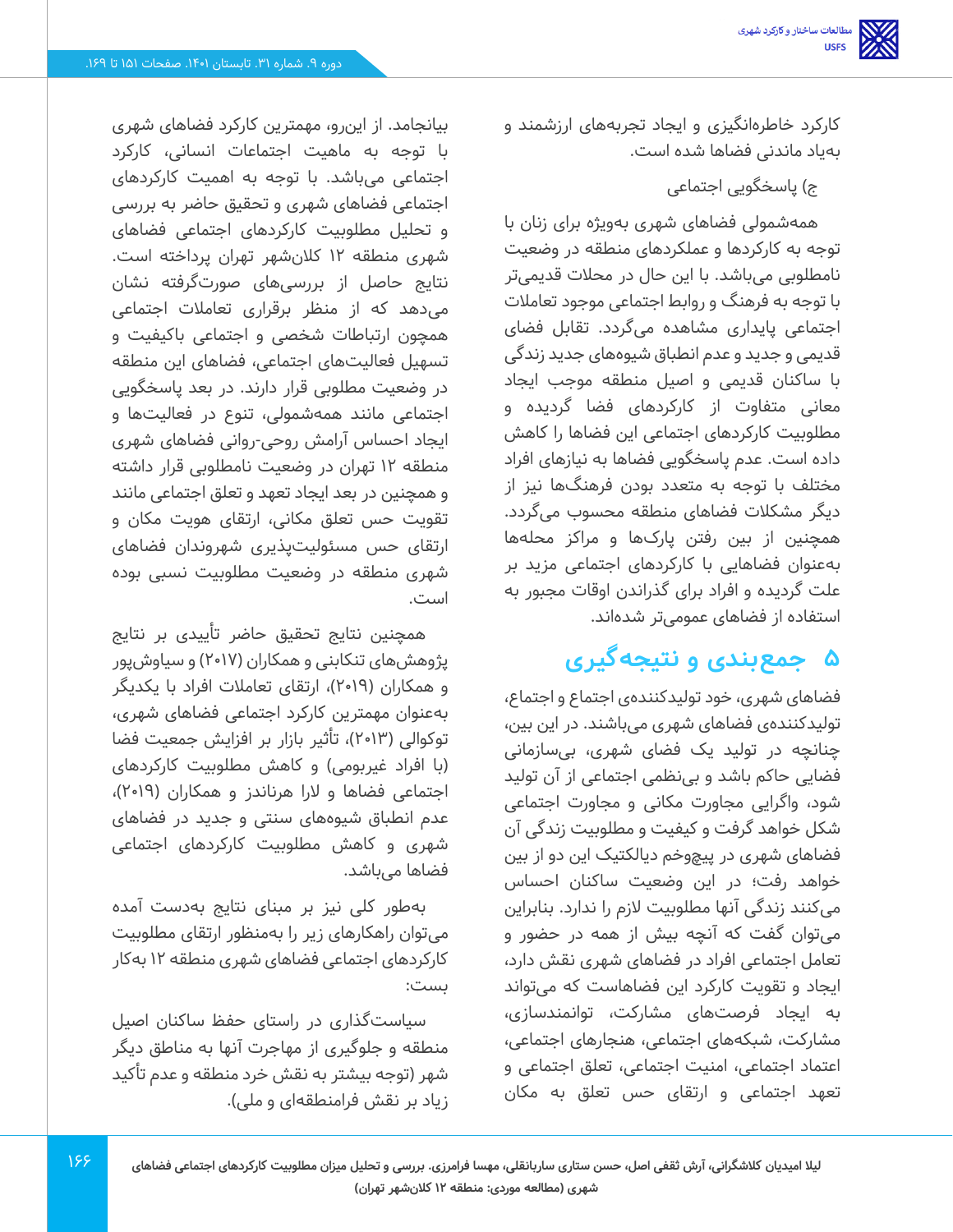

ایجاد دفاتر تسهیل گری در منطقه و ارائهی برنامههای فرهنگی-اجتماعی بهمنظور افزایش شناخت ساکنان جدید از ویژگیهای تاریخی منطقه، ارتقای حس تعلق مکانی و مشارکت و همکاری ساکنان جدید و قدیم در ادارهی امور منطقه و محالت.

ایجاد کیوسک های نظارتی در فضاهای مختلف منطقه برای افزایش نظارت بر امنیت فضاها و همچنین ایجاد احساس امنیت و آرامش برای استفادهکنندگان از آنها.

ایجاد تنوع در فعالیت فضاهای عمومی منطقه در جهت افزایش همهشمولی آنها (همچون ایجاد فضاهایی مختص بانوان با نظارت طبیعی و غیرطبیعی مناسب(.

ایجاد برنامههای اجتماعی در فضاهای عمومی منطقه در ارتقای تعامالت اجتماعی افراد و شکلگیری اعتماد اجتماعی بین ساکنان )اعیاد و مراسمهای آیینی(.

ارتقای فضاهای عمومی منطقه از نظر خوانایی، مبلمان و فعالیت های مختلف فرهنگی، مذهبی و

# **منابع**

Urban Design International, 24, 47- 59.

- Carmona, M., Heath, T., Oc, T. & Tiesdell, S. (2003). Public Spaces Urban Spaces: The dimension of urban design. 1st edn. London, Architectural Press.
- Collins, D., & Stadler, S. L. (2020). Public Spaces, Urban. International Encyclopedia of Human Geography (Second Edition), 2020, 103-111.
- Collins, D., & Stadler, S. L. (2020). Public Spaces, Urban. International

ورزشی در راستای شکلگیری تعامالت مناسب افراد با یکدیگر و افزایش حس تعلق مکانی و خاطرهانگیزی فضا (در برخی فضاها نقش اقتصادی غالبترین عملکرد فضا محسوب میگردد).

بهره مندی از المان های مناسب فرهنگی -تاریخی در فضاها، نظارت بر پاکیزگی و ایمنی فضاها و اختالط کاربری ها به منظور اجتماعپذیری مناسب آنها.

بهطور کلی نیز می توان عنوان کرد ارتقای کارکردهای اجتماعی فضاهای شهری در منطقه 12 منوط به مشارکت بین ساکنان و مسئوالن از یک سو و تعامل و هماهنگی نهادی بین ارگان های ادارهکنندهی منطقه از سوی دیگر می باشد. همچنین نیاز به ایجاد رویکرد یکپارچه در برنامهریزی و طراحی فضاهای این منطقه در ابعاد مختلف امنیتی، کالبدی، اقتصادی، اجتماعی و فرهنگی در راستای طرح های باززنده سازی و توسعهی میانافزا به منظور ارتقای حیات اجتماعی، حفظ میراث تاریخی- فرهنگی، ایجاد بستری برای حفظ و تقویت نقش اقتصادی منطقه بدون آسیب رساندن به سایر کارکردهای منطقه احساس می گردد.

- Bagmohammadi, A.A., & Salavarzizadeh, M. (2021). An Analysis of the Indicators Affecting the Inclusiveness of Urban Spaces: A Case Study of Ilam. Human Geography Research Quarterly, 53(117), 921-941. (In Persian).
- Cao, J., & Kang, J. (2019). Social relationships and patterns of use in urban public spaces in China and the United Kingdom. Cities, 93, 188-196.
- Carmona, M. (2019). Principles for public space design, planning to do better.

187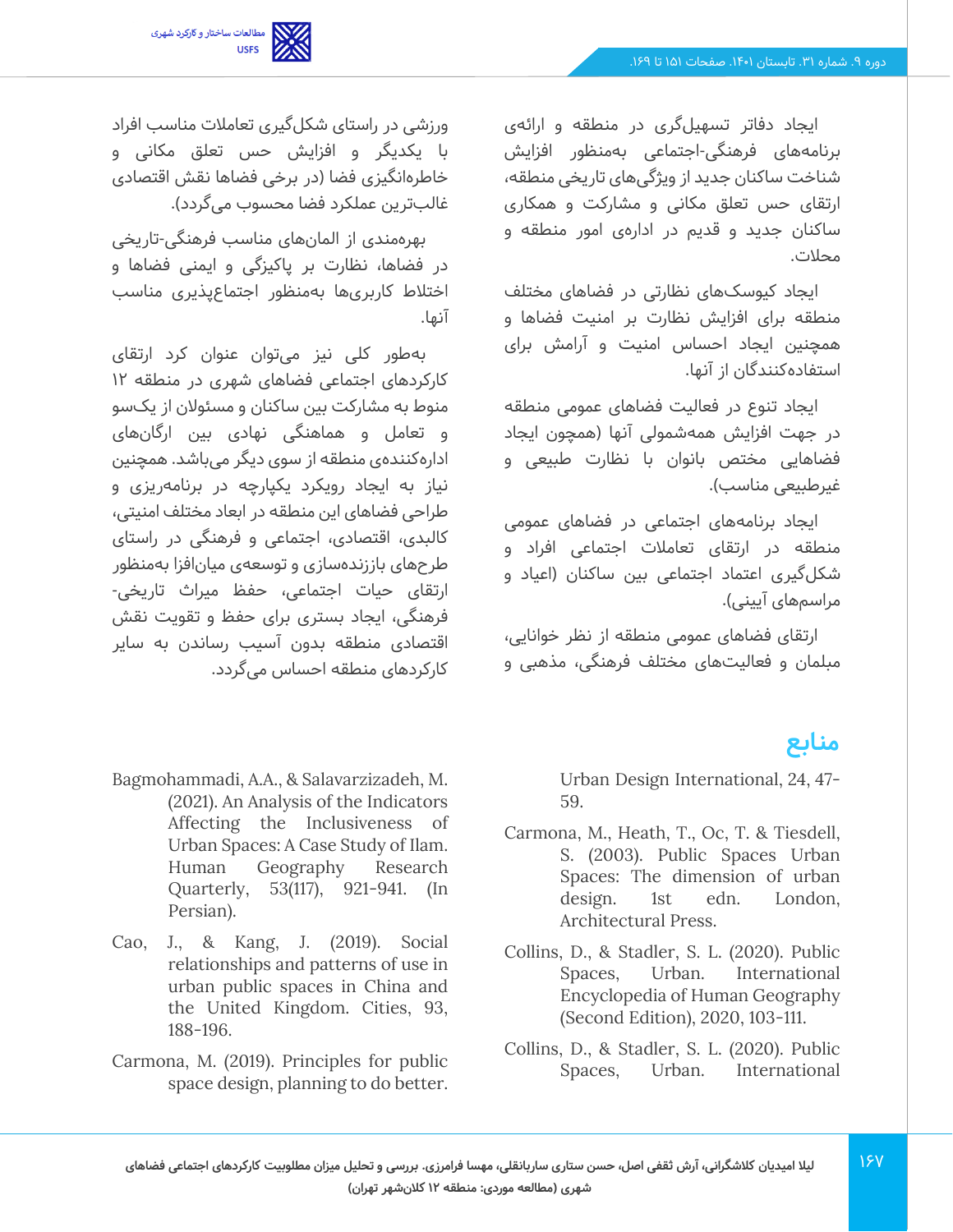Encyclopedia of Human Geography (Second Edition), 2020, 103-111.

- Dakshayani, R. P., & Mamatha, P. R. (2012). Urban Public Space: Exploring the semantics Brief over-view on various models, theories, interpretations and experiential exponents. Urban India, 32 (2), 1-16.
- De Magalhaes, C., & Trigo, S. F. (2017). 'Clubification' of urban public spaces? The withdrawal or the redefinition of the role of local government in the management of public spaces. Journal of Urban Design, 22(4), 1-19.
- Estevez, E., Lopes, N., & Janowski, T. (2016). Smart Sustainable Cities: Reconnaissance Study. United Nations University Operating Unit on Policy-Driven Electronic Governance.
- Ghalambor Dezhfoli, M., & Naghizade, M. (2014). Urban Design in the Context of Social Interaction Enhancement (Case Study: Street between Neighborhoods). Hoviatshahr, 8(17), 15-24. (In Persian).
- Habib, F., Naderi, S.M., Jahanshahlo, L., & Forozangar, H. (2012). A Research on Delivering the Analysis Framework of Social Capital in Urban Structure, Focusing on Public Urban Spaces Role (Case Study: Tehran city). Hoviatshahr, 7(12), 5-14. (In Persian).
- Habibi, S.M. (1999). Civil society and urban life. Honarhaye Ziba, 2(7), 21-31. (In Persian).
- Krkljes, M., & Neducin, D. (2016). Public spaces for children in a postsocialist city, South East European Journal of Architecture and Design, 2016, 1-5.

 $15<sub>A</sub>$ 

- Lara-Hernandez, J., Melis, A., & Lehmann, S. (2019). Temporary Appropriation of Public Space as an Emergence Assemblage for the Future Urban Landscape: The Case of Mexico City. Future cities and Environment, 5(1), 1-22.
- Latham, A., & Layton, J. (2019). Social infrastructure and the public life of cities: Studying urban sociality and public spaces. Geography Compass, 13(7), 1-14.
- Michał, M. & Sylwia, S. (2019). Urban and Rural Public Spaces: Development Issues and Qualitative Assessment. Bulletin of Geography. Socioeconomic Series, Sciendo, 45(45), 75-93.
- Mihaila, M. (2012). About urban insertions and space discontinuities. In P. De Joanna, D. Francese & P. Passaro (Eds.), Sustainable Mediterranean Construction. Sustainable Environment in the Mediterranean Region: from Housing to Urban and Land Scale Constru ction. Richerche di technologia dell'architettura. (pp. 371–376). Milano: FrancoAngeli.
- Mohammadi, M., Azimi, M., Moghaddam, H., & Rafieian, M. (2012). Urban public spaces: Realization of social interactions in historical Texture. Maremat & memari-e Iran, 2(4), 15- 28. (In Persian).
- Naghizadeh, M. (2016). Analysis and design of urban spaces. Tehran: Jahaddaneshgahi Puplications. (In Persian).
- Nezhadebrahimi, A., Farshchian, A.H., & Khoshrokh, P. (2017). A study of the theoretical framework of urban space and the effects of existing